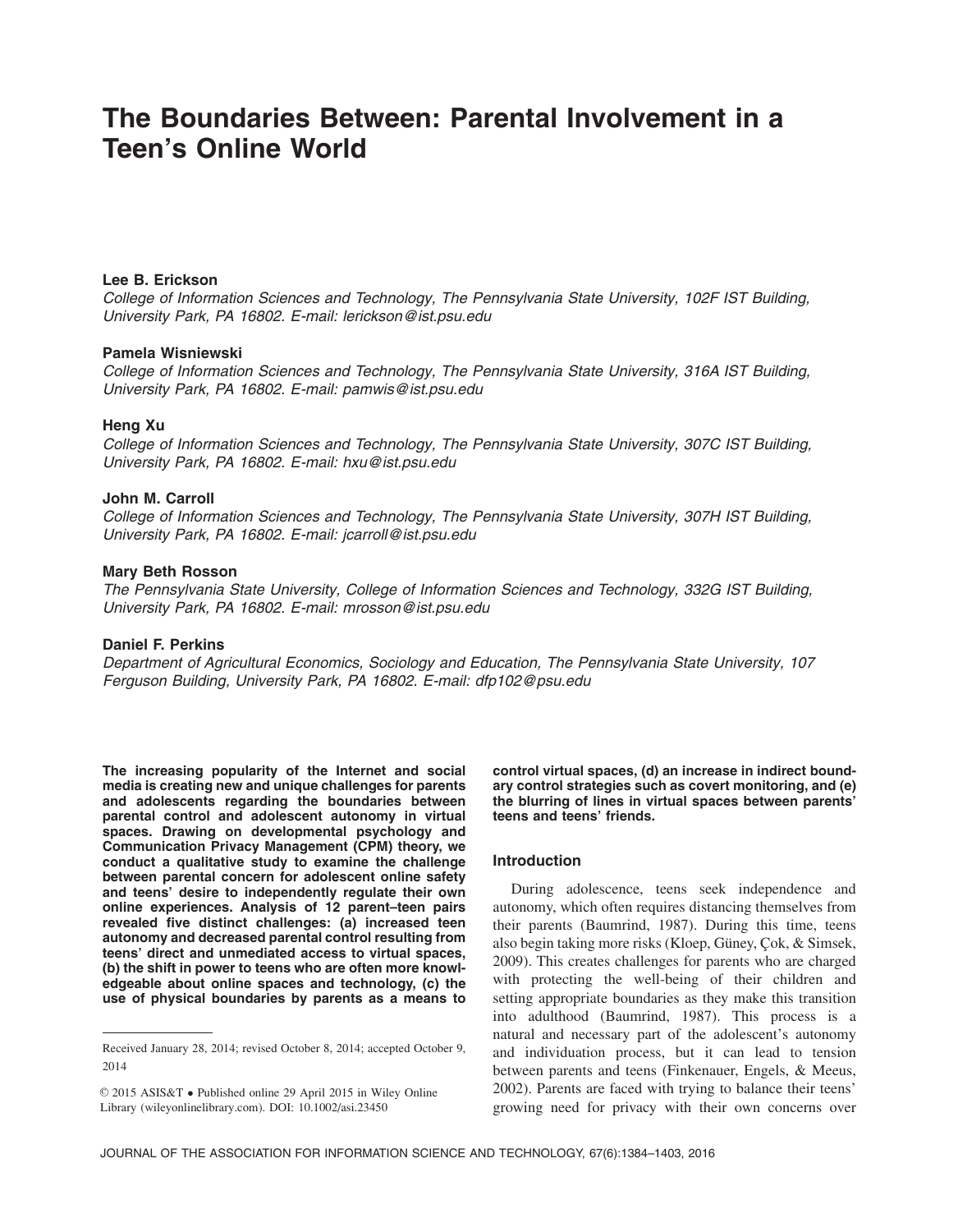safety (Collins, Laursen, Mortensen, Luebker, & Ferreira, 1997).

This challenge has become even more pronounced as 95% of today's teens are eager and early adopters of the Internet (Madden, Lenhart, Duggan, Cortesi, & Gasser, 2013) and the most prolific users of online social networking sites (Ahn, 2011). For teens, the Internet is unconstrained by physical boundaries, giving them more autonomy than ever before. Online, teens consume information and have experiences that are often unmediated by their parents (Bradley, 2005). As such, the Internet has created many new opportunities for young people to access content of all types; it also enables them to connect with individuals around the world regardless of location (Lenhart, Rainie, & Lewis, 2001; Staksrud & Livingstone, 2009). Although the Internet offers tools and activities that can be both useful and entertaining for adolescents, there are also risks associated with online activities, including the sharing of personal information (De Souza & Dick, 2008); exposure to inappropriate imagery and content such as pornography, violent, or hateful content (Prichard, Spiranovic, Watters, & Lueg, 2013); cyberbullying (Bartlett, 2007), interactions with others that may be unwanted or of a sexual nature (Albert & Salam, 2012), and even risks to teens' physical safety when online encounters move to the physical world (Associates, 2012). In today's online world, where physical proximity no longer dictates the interactions people have with one another, parents struggle to establish both real world and virtual world boundaries to protect their teens from online dangers while their children struggle to act independently (Baumrind, 2005; Bradley, 2005).

This article focuses specifically on the boundary struggle between parents and adolescents as they negotiate the balance between parental control over a teen's online behaviors and a teen's need for autonomy and privacy. Following Baumrind (2005), we frame *parental control* as "parental behaviors that are intended to regulate children's behaviors to accord with prevailing family or social norms" (p. 66). *Teen autonomy* is defined as teen behaviors designed to gain independence from one's parents and to self-regulate one's own actions (Baumrind, 2005; Collins et al., 1997). Drawing on Petronio's Communication Privacy Management (CPM) theory (2002, 2013), we aim to understand the boundary challenges between parents and teens as they negotiate the balance between parental control and teen autonomy in the context of teens' online behaviors. In the literature, we noted that a number of studies focus on this area but either examine the issues from the perspective of *only* parents or *only* teens, or decouple parent and teen participants in a way that prevents a true analysis of interpersonal boundary negotiation processes. To fully understand the complex, dialectal boundary negotiation process between parents and teens, we need to take into account the perspectives of both parents and adolescents to better understand how they manage the balance between parental control and teen autonomy in the context of adolescent online behavior. Therefore, we study the unique and interpersonal privacy boundary negotiations that occurred across 12 dyadically paired sets of teens and one of their parents.

In what follows, we first describe the overarching theory that guides the conceptual foundation of this work—CPM theory—and relate this theory to parent–teen boundary negotiation in the context of adolescent online behavior. Then we describe our methods for examining parent–teen boundary regulation within online spaces through semistructured interviews and qualitative, thematic analysis. We present our results that reveal four distinct profiles of parental control versus teen autonomy. This is followed by a description of higher-level themes that emerged from our interviews. Finally, we conclude by discussing the implications of our findings and suggesting future opportunities for extending this research.

# **Theoretical Background**

## *Applying Communication Privacy Management Theory to Understand Adolescent Boundary Development*

As discussed, this research focused on the interplay between parents and teens in relation to the negotiation of boundaries in online contexts. Among researchers studying family development and dynamics, the negotiation and establishment of *boundaries* between parents and adolescents has been closely tied to an individual's sense of privacy (Petronio, 2010; Tang & Dong, 2006). This interplay between boundary regulation and privacy is at the core of CPM theory, which views privacy as a boundary regulation process (Petronio, 2002). Many of the earlier CPM applications were conducted in interpersonal situations such as marital and parent–child relationships, with the central focus on privacy regulations that take place through communicative interactions (Petronio, 2002). More recent works have applied CPM to computer-mediated contexts, such as privacy management within blogs (Child, Haridakis, & Petronio, 2012; Child, Pearson, & Petronio, 2009; Child, Petronio, Agyeman-Budu, & Westermann, 2011) and social networks (Child et al., 2009; De Wolf, Willaert, & Pierson, 2014). As such, CPM was used as the overarching theory to guide the conceptual foundation of this work and the framing of its results.

CPM theory is grounded in the social behavioral work of Altman (1974, 1975, 1976, 1977) who defines privacy as "selective control of access to the self or to one's group" (Altman, 1976, p. 8), and that of Derlega and Chaikin (1977) on a dyadic boundary model of selfdisclosure. CPM theory uses the metaphor of a boundary to represent a place that information judged as private is housed (Petronio, 2002). Additionally, boundary management is a rules-based process that requires social interaction and negotiation between parties. As Petronio (2010) pointed out, "privacy appears paradoxical, thus making the choices more complex for families" (p. 175). Adolescent development can be considered a pivotal time for boundary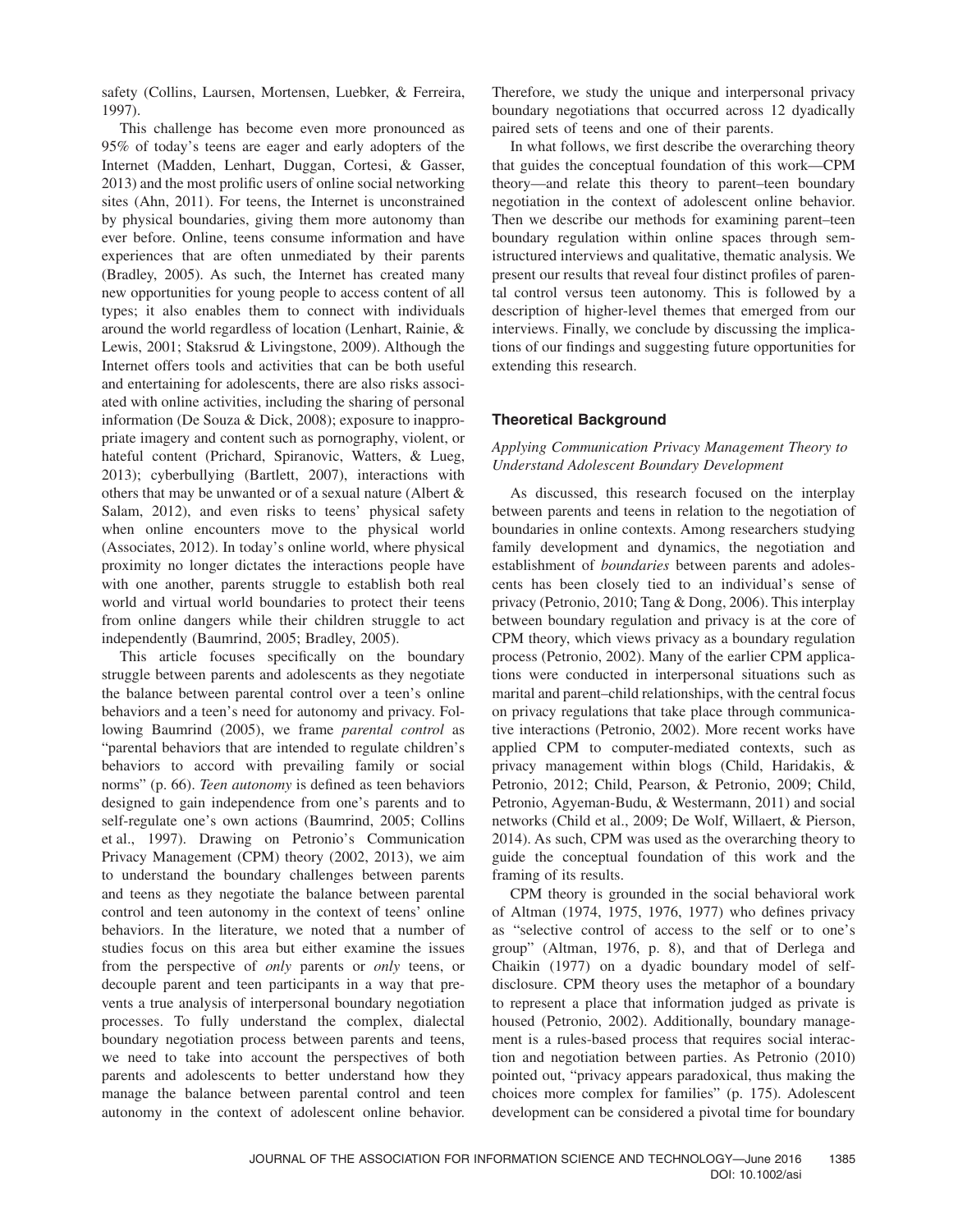refinement; a teen's quest for autonomy and independence can be seen in his or her efforts to define boundaries to separate from his or her parents (Laufer & Wolfe, 1977; Petronio, 2010). As adolescents strive for and achieve autonomy, parents begin to relinquish control so as to encourage their children's individuation. However, some parents may be hesitant or unwilling to cede control, creating tension and issues related to trust and closeness (Collins et al., 1997). Williams refers to this negotiation as a "push and pull" struggle (2003). The dialectical tension between how much control to give up and the potential risks involved is typical of privacy boundary negotiations in parent–adolescent relationships (Collins et al., 1997; Hawk, Hale, Raaijmakers, & Meeus, 2008; Petronio, 2010). Parents of adolescents have to balance their children's growing independence with their own concerns for safety; they have to make decisions about which rules to relax and which to enforce. This often involves negotiation of rules and consequences, resulting in a renegotiation of privacy boundaries (Czeskis et al., 2010; Laufer & Wolfe, 1977; Petronio, 2010). Such renegotiations are often closely tied to the level of trust parents have in their adolescents' ability to make good decisions as well as their willingness to share information (Williams, 2003).

Teens' ability to control their personal spaces and to control access to information are critical elements of their concept of privacy and their need for autonomy (Petronio, 2010). For example, as teens age, they may share less of their daily lives with their parents (Laufer & Wolfe, 1977). In addition to developing a need for increased privacy, adolescents may also feel invulnerable to risks, and thus, engage in more risk-taking activities (Baumrind, 1987; Czeskis et al., 2010; Kloep et al., 2009). In response to teens' heightened risk-taking behaviors, parents may be compelled to exert even more control, which may violate their children's privacy boundaries (Laufer & Wolfe, 1977). To monitor these boundaries, concerned parents employ a wide variety of both direct and indirect strategies (Hawk et al., 2008). For example, indirect monitoring might take the form of listening in to phone calls or private conversations; a more direct monitoring approach might be questioning adolescents about their activities or providing unsolicited advice. Adolescents attempting to protect and define boundaries may resist parental attempts to monitor or restrict activities, sometimes even confronting parents directly (Golish & Caughlin, 2002). Alternatively, teens may use indirect and subversive tactics, such as withholding information or avoiding discussions to build and maintain strong privacy boundaries (Golish & Caughlin, 2002). In turn, parents may misinterpret adolescents' growing desire for privacy as an attempt to hide information, creating elevated concerns for their safety (McKinney, 1998). This dialectal and bidirectional nature of privacy boundaries often results in conflicts between parents and adolescents as parents attempt to keep their teens safe, and teens assert their independence and autonomy.

## *Negotiating Online Privacy Boundaries*

Although most parents feel that the Internet can be a useful and educational tool, they also worry about risks associated with adolescents' online activities (Lenhart, 2005; Lenhart & Madden, 2007; Yardi, 2012). According to Petronio (2010), "negotiating privacy rules may prove a way for parents to signal that, although they want to know what the child is doing, they recognize their child has a right to claim control over certain information considered within the child's domain" (p. 185). When privacy negotiations have taken place, parenting styles and parental mediation strategies may play important roles on adolescent online outcomes (Petronio, 2010). A number of studies have examined the influence of different parenting styles and parental mediation strategies on adolescent online outcomes, such as reducing the likelihood a teen will disclose personal information online (Lwin, Stanaland, & Miyazaki, 2008; Shin, Huh, & Faber, 2012) or be exposed to other online risks (Leung & Lee, 2012; Livingstone & Helsper, 2008; Mesch, 2009; Rosen, Cheever, & Carrier, 2008). For example, one study suggests that more restrictive parenting is associated with reduced adolescent Internet usage, which is in turn associated with fewer instances of online risk exposure (Leung & Lee, 2012). Although parents may attempt to monitor or control adolescents' online activities, today's adolescents often have more experience online than their parents and can often thwart unwanted parental involvement. However, limiting teen Internet usage too much may prevent adolescents from developing vital skills, such as ethical decision making (Wisniewski, Xu, Rosson, & Carroll, 2014), digital literacy, and may even negatively impact their self-esteem and psychological well-being (Ahn, 2011). Furthermore, parental attempts to restrict online access are often viewed by adolescents as a violation of their personal privacy boundaries. This push and pull dynamic illustrates the complex nature of setting boundaries in virtual spaces.

An interesting emergent theme among many adolescent online privacy studies is the amount of concerted effort teens put forth to protect their online privacy, not from strangers, but from their parents (Agosto, Abbas, & Naughton, 2012; boyd, 2008, 2014; Livingstone, 2008). Adolescents spend a considerable amount of effort creating privacy boundaries to restrict their parents from having access to their personal online spaces (Child & Westermann, 2013). One study found that teens prefer to use e-mail to communicate with adults because they consider it a less personal medium that prevents unwanted adults from invading their personal social networks (Agosto & Abbas, 2010; Agosto et al., 2012). Some adolescents report creating two profiles on social network sites—one for their parents' scrutiny and one for their friends. These teens make sure that their friends know that their "real" account is being monitored and that the friends should therefore post only discussions, photos, and comments suitable for parents. Meanwhile, conversations on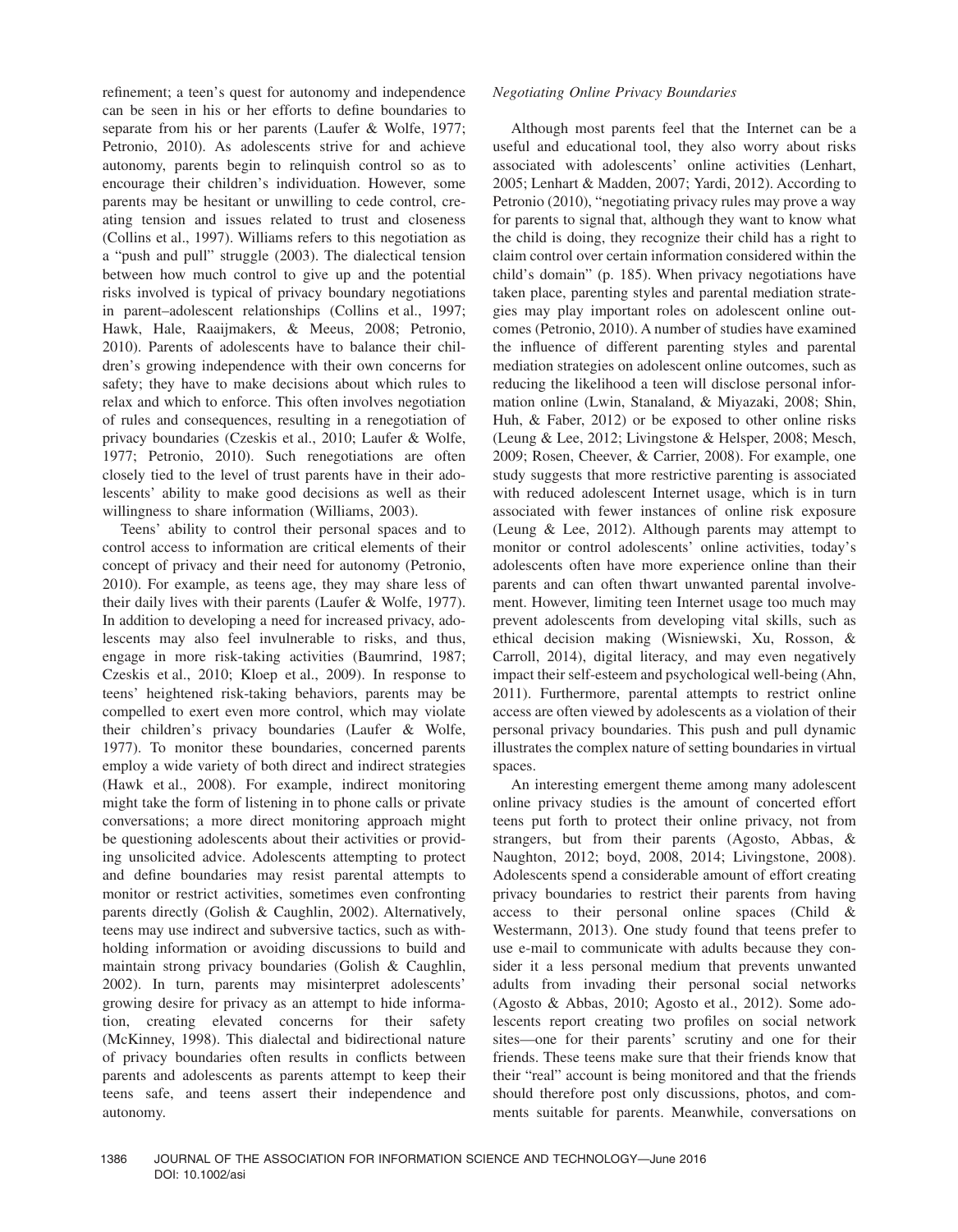the "fake" account are unrestricted and thus create a privacy boundary between parents and teens. By creating two profiles, adolescents protect their privacy and exert control over access to information in their online world, thereby circumventing their parents' attempts to monitor their behavior. This practice may lead to other risky behaviors: Adolescents who employ this strategy may accept requests from unknown individuals thinking that they come from friends who are also employing aliases (boyd, 2007).

With the growing use of the Internet, social media, and texting, it is important that we better understand the new dynamics that may present themselves regarding establishing boundaries and negotiating privacy *between* parents and teens in online contexts. The aforementioned studies (Agosto et al., 2012; Ahn, 2011; boyd, 2007, 2008, 2014; Child & Westermann, 2013; Lenhart, 2005; Lenhart & Madden, 2007; Leung & Lee, 2012; Livingstone, 2008; Livingstone & Helsper, 2008; Lwin et al., 2008; Mesch, 2009; Rosen et al., 2008; Shin et al., 2012; Wisniewski et al., 2014; Yardi, 2012) have provided useful insights about this boundary negotiation process between parents and teens when it comes to parental involvement in adolescent online spaces. However, for the most part, research in this genre has focused on the perceptions of teens or parents, not on the combined perceptions of teens and parents. For example, Livingstone (2008) conducted an interview study of 16 adolescents to understand risk-taking behaviors, selfexpression, and privacy conceptualizations within online social networking contexts. This work emphasized how teens need to balance the risks and opportunities associated with disclosing personal information as a form of selfexpression to generate online intimacy with others. It also highlighted the importance of being able to experiment and construct this idea of self apart from parental supervision (Livingstone, 2008). Yardi (2012) performed an in-depth analysis of parental strategies for managing children's' technology usage, using qualitative inquiry of parental perspectives. Some of the key findings from this study included parental concerns regarding teens' overuse of technology, the difficulties parents had in enforcing technology-based rules, and a resulting sense of loss of control over their children's online technology usage.

However, studying adolescent online behaviors independently of parental attempts to influence these behaviors limits our understanding of the interpersonal boundary regulation process between parents and adolescents. Relatively few studies have captured both the perspectives of teens and their parents regarding adolescent online safety, privacy, and boundary setting (Burke, Adamic, & Marciniak, 2013; Child & Westermann, 2013; Cranor, Durity, Marsh, & Ur, 2014; Livingstone, Ólafsson, O'Neill, & Donoso, 2012; Sorbring & Lundin, 2012), especially for populations of teen minors (ages 13–17). Through a descriptive study of 400,000 posts and comments, Burke et al. (2013) examined unique communication patterns between parents and their children (ranging from younger to adult children) on Facebook. Child and Westermann (2013) also examined the parent– child relationship in terms of how young adults managed Facebook friend requests from their parents. Sorbring and Lundin (2012) surveyed 538 teenagers and their 798 parents to understand parental insights into their teens' Internet experiences. They found that parents who actively participated in their teens' online activities but generally trusted their teens to behave reasonably online tended to have more accurate insights into their teens' online experiences. Both mothers and fathers tended to overestimate their teens' negative experiences regarding cyberbullying; mothers underestimated teens' exposure to distressing online content, whereas fathers tended to overestimate this aspect of teens' online experiences (Sorbring & Lundin, 2012).

The most recent and relevant study examining the privacy boundaries between parents and teens in online contexts (Cranor et al., 2014) conducted semistructured interviews of 10 adolescents (ages 14–18) and 10 parents to understand perceptions about teens' right to privacy online. They found that the majority of parents and adolescents agreed that teens should have a limited right to privacy from their parents, which can be justifiably overridden in cases of emergency, such as direct threats to adolescent online safety. Concepts that supported a teen's right to privacy included basic human rights, respect, and parental trust; reasons associated with a lack of the right to privacy included parents' right to know, teens' financial dependence upon parents (thus, general lack of rights), and parental responsibility to safeguard minors (Cranor et al., 2014). One potential limitation of this study was that they did not dyadically pair parent and teen subjects as the unit of analysis; instead, parent and teen participants were selected from separate families. To fully understand the complex, dialectal boundary negotiation process between parents and teens, we need to take into account the perspectives of both parents and adolescents to understand how they manage the interpersonal balance between parental control and teen autonomy in the context of adolescent online behavior.

## **Methods**

The goal of this research was to better understand parent– adolescent interactions, privacy perceptions, and boundary regulation and setting behaviors related to adolescent's online behaviors. We define *boundary regulation* using the theoretical framing of CPM, as the explicit but also implied rules or behaviors that are used to restrict or regulate an individual's information or activities (Altman, 1975; Petronio, 2002). Three main principles of CPM that we considered include privacy ownership, privacy control, and privacy turbulence (Petronio, 2002). Parents create boundaries for their teens by setting guidelines for how teens engage online or by personally monitoring their teen's online behavior; we frame this boundary setting process as *parental control*. Often, parents need to share in the collective ownership of teens' personal information to exert some level of parental control over their teens' online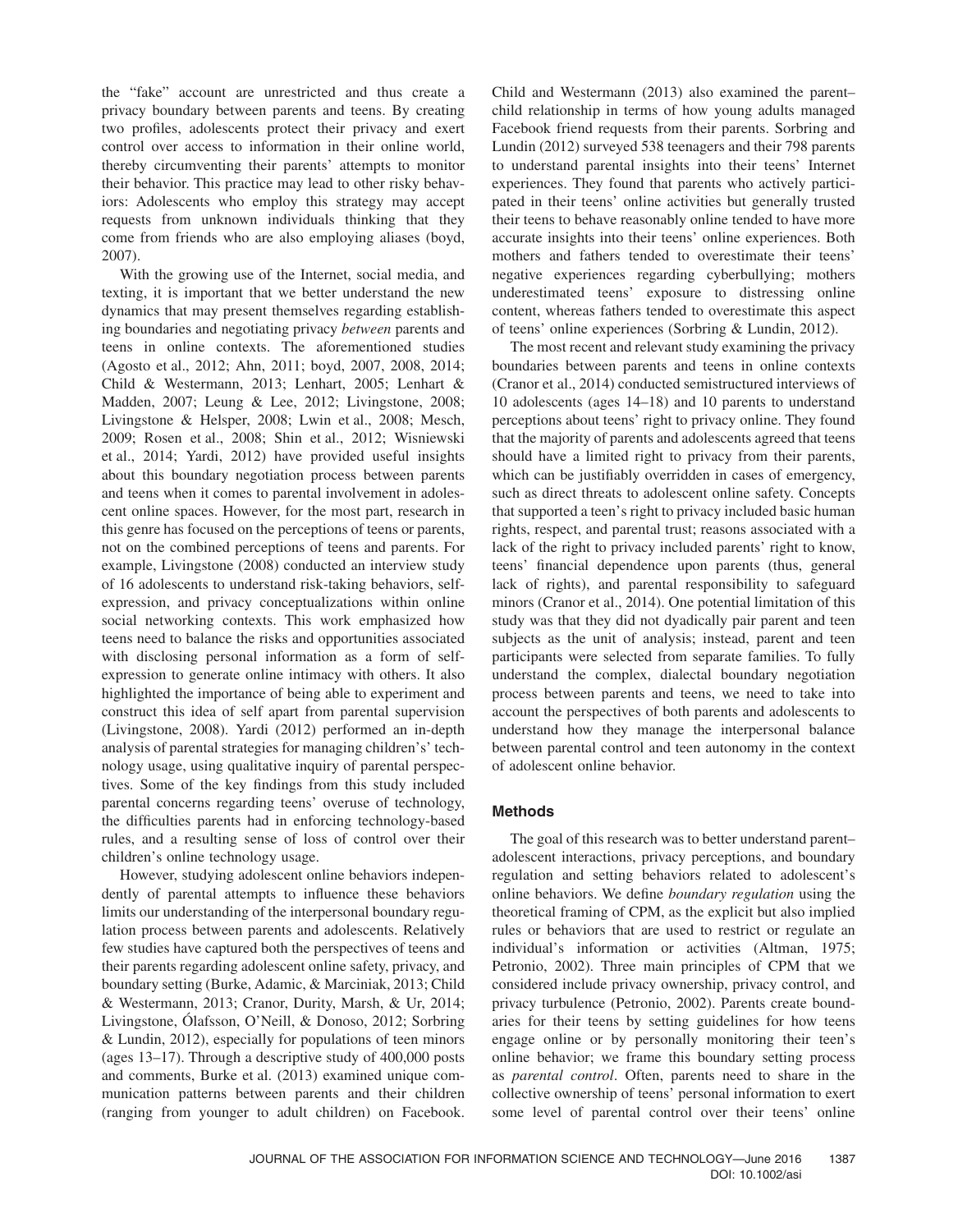behaviors. However, doing so may create boundary turbulence if teens believe they should have sole ownership of their privacy decisions (Petronio, 1994), thus causing some teens to feel as if their privacy boundaries have been violated. Therefore, teens also create boundaries between themselves and their parents to self-regulate their online activities. For the purpose of this research, we consider these behaviors as a means to establish individual boundary control for exerting *teen autonomy* so that teens can establish their own privacy rules in relation to both their parents and others online (Petronio, 1994, 2002). To examine the interplay between these two boundaries (*parental control vs. teen autonomy*), we conducted a qualitative study of parent– teen pairs using descriptive cases. Because the objective was to gain a better understanding of the interactions between parents and teens, an interpretivist approach to data collection and analysis was used, which allows for building understanding through the interpretations of others and takes into account the participants' experiences within specific context (Myers, 2009; Trauth & Jessup, 2000; Walsham, 1995). This is especially important in understanding the interactions between actors in specific contexts, as is the case here. Semistructured interview methods were selected to allow for flexibility in exploring responses and interesting lines of discussion during the data collection process to build deeper contextual understanding (Myers & Newman, 2007).

Prior to interviews, a list of semistructured questions was created to solicit information from parents and teens based on the goals of the research. Both groups were asked similar questions with parents commenting on their teen's online behaviors and teen's commenting on their personal behaviors. Specifically, questions were designed to assess the teen's access to computers (both inside and outside the home), his or her online activities (both social and school related), strategies used by both teens and parents to protect teen's information, safety and privacy, and rules or strategies used by parents to restrict or set guidelines regarding teens' online behaviors. Additionally, a series of questions were created to solicit participants' views of the risks associated with online activities (e.g., illegal music downloads, cyber-bullying, and access to inappropriate information or images). Finally, a series of questions were included to encourage participants to share stories regarding situations or events where they or others encountered issues related to online privacy or risk. Specifically, these questions allowed the interviewer to inquire further into context or situations related to boundary regulation and parental control by prompting narration and storytelling (Witzel, 2000).

## *Participants*

In May 2011, teens between the ages of 13- and 17-yearsold and one of their parents were recruited to participate in the study. An e-mail message was sent to individuals who participated in two local service organizations (i.e., a local Boy Scout troop and a middle-school parent–teacher association) as well as to staff subscribing to a newswire service at a large university. The recruitment message described the study, emphasizing our interest in identifying parent–teen pairs who had home access to the Internet and included information on how to obtain more information about the study. A total of 12 parent–teen pairs were recruited. Each pair received \$50 for participation (dispensed to the parent).

Adolescents ranged in ages from 13- to 17-years-old with seven females and five males participating. Eleven mothers and one father were interviewed. On average, families reported having three computers (either laptop or desktop) and all adolescents had access to phones with texting capabilities. Ten of the pairs reported that they had broadband Internet access at home; two pairs (from the same family) reported dial-up access. Of the 12 parent–teen pairs, 11 pairs were White and one pair was Asian. All but one of the participating adolescents lived in a two-parent home. All participants were residents of central Pennsylvania.

## *Data Collection*

Upon arrival, parents and teens were consented together and informed that their interviews would be confidential and that no information would be shared between family members. Parents and teens were interviewed in separate rooms by different researchers. Because of the sensitive nature of the inquiry and the fact that the research team was unknown to the participants, a researcher who was also a parent interviewed all parents and a younger researcher (20 years of age) interviewed all teens. These researchers were selected to help the interviewees feel more comfortable (Myers & Newman, 2007). Each interviewer used the semistructured interview questions to guide the interviews. Interviews lasted approximately 1 hour and were audiorecorded to facilitate the flow of the conversation and reduce distractions allowing for a more personal connection between the interviewer and interviewee. After interviews were completed, the interviewee was escorted to a waiting area to wait for his or her family member. Participants had no other interaction, other than these interviews, with researchers. Although interactions between participants and the researcher were limited, care was taken to carefully pose open questions that would not suggest specific answers or lead participants to draw specific conclusions (Klein & Myers, 1999). In short, every attempt was made to ask neutral questions and remain open to participants' unique perspectives. At the completion of the data collection stage of the research, all 24 interviews (12 parent, 12 teen) were transcribed word for word.

## *Coding and Data Analysis*

The transcribed interviews were analyzed using interpretive thematic analysis. Because the research focused on building understanding related to the dynamics at play between parental control and adolescent autonomy in relation to online behaviors, our unit of analysis was the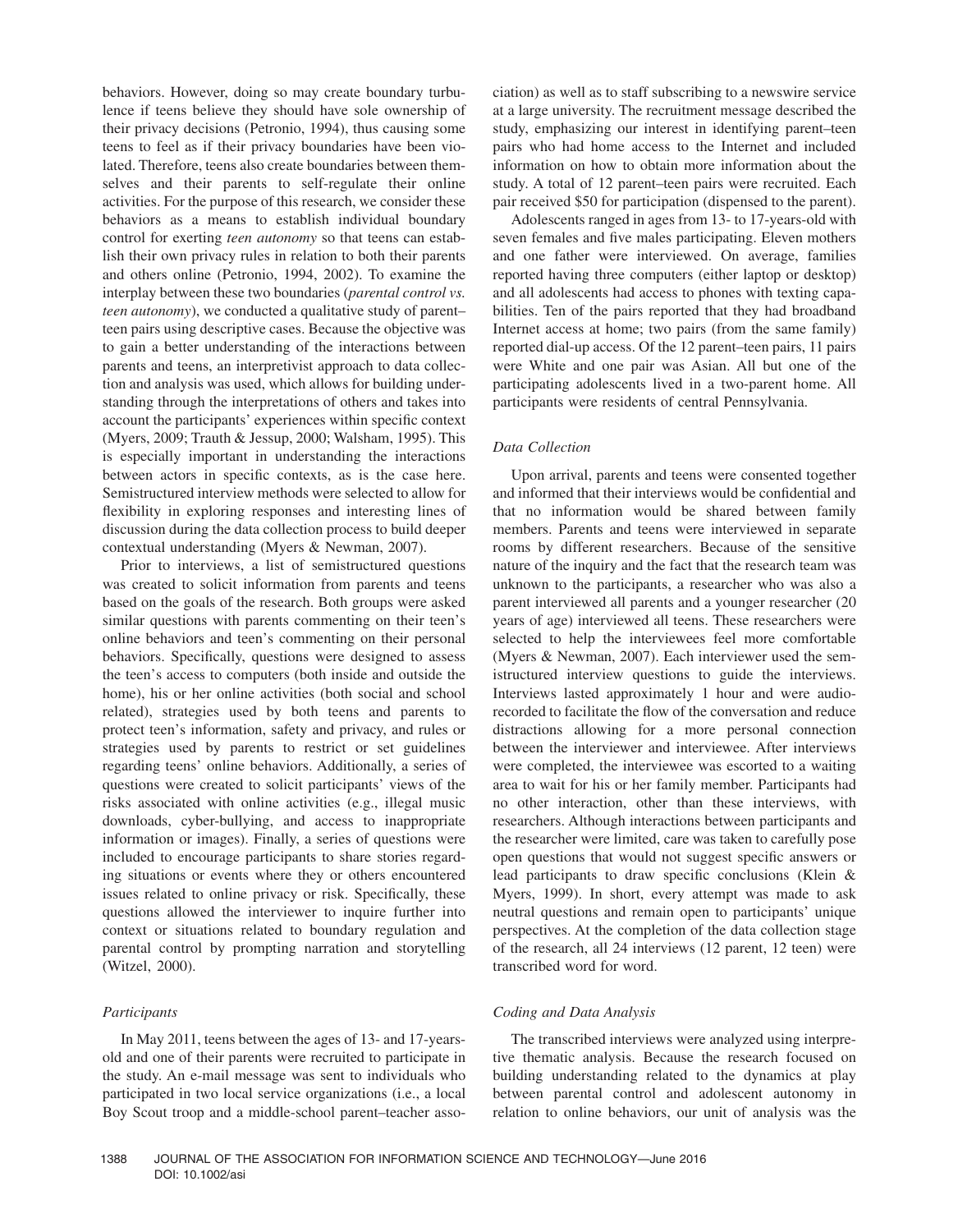parent–adolescent dyad. Thematic analysis was selected for its flexibility and usefulness in identifying emergent themes (Braun & Clarke, 2006). Two researchers trained in the coding guide independently coded all data. The researcher who conducted the parental interviews was primarily responsible for coding parental transcripts, and the researcher who conducted interviews with adolescents was primarily responsible for coding those transcripts. To ensure the reliability of our findings and uncover potential biases, perspectives, and assumptions, both coders independently coded two sets of parent–adolescent interviews (i.e., four interviews). Results were compared, characteristics of defined themes were clarified, and agreement was reached on coding for all individual units (Guba & Lincoln, 1994; Trauth & Jessup, 2000). The remaining transcripts were coded individually by the assigned coder with periodic crosschecks with the second coder to ensure continued agreement and conformity with agreed upon coding categories. With regard to the question of saturation, this research takes the approach that saturation can be thought of as a "matter of degree" (Strauss & Corbin, 1990, p.136). Specifically, determination of saturation is closely tied to the research question being addressed, the nature of the topic, and the claims that are made (Eisenhardt, 1989; Gregor, 2006; Strauss & Corbin, 1990). As the aim of the research is to understand high-level overarching themes, a sample size of 12 interviews is appropriate for uncovering insights into common perceptions and experiences among a group of relatively homogeneous individuals (Guest, Bunce, & Johnson, 2006).

Prior to data analysis, a coding guide was created to capture initial categories related to teens' online behaviors, teen's rationale for engaging in behaviors, teens and parents assessment of online risks, and parental monitoring and mediation strategies with respect to establishing privacy boundaries regarding their children's online behaviors were created. In the first round of data analysis, each dyad's transcripts were coded to identify the occurrence of these predefined themes. Individual comment units (i.e., a complete thought in relation to the question or topic being discussed) were extracted and organized into these predefined thematic categories. Each category included between two and 20 subthemes. For example, the category specific to the online behaviors of teens included eight specific subthemes: (a) seeking knowledge, (b) teaching others, (c) entertainment, (d) socializing, (e) asking for advice, (f) selfexpression, (g) civic engagement, and (h) exploration with no intended purpose. When the themes overlapped or contained too many subcategories, we revised the coding guide.

A second review of transcripts was conducted to ensure that all relevant information had been extracted and to identify new emergent themes. For example, interviews revealed a number of additional online behaviors that had not originally been accounted for in the coding guide. Specifically, new codes were create to capture behaviors associated with (a) purchasing items, (b) sharing information with others, (c) teen's avoidance of activity, and (d) friend engaging in behavior but not teen. In addition, some categories were expanded to include additional subthemes. As is typical with an interpretive approach, coders made multiple passes through the data to ensure that interpretations were coherent and to look for emergent themes not previously identified. As new themes emerged, the coding guide was updated and additional passes were made through all transcripts to look for occurrences of these new themes. Further, analysis focused on themes that were present within each dyad. That is, themes that appeared to be a result of posturing or exaggeration by participants were scrutinized at a more in-depth level (Klein & Myers, 1999). Table 1 represents the final code book for our initial content analysis for both parent and teen interviews.

Finally, we reviewed our resulting codes and coded data through the lens of the CPM theory, which frames boundary regulation as a process of social interaction and negotiation between parties (Petronio, 2002). Thus, we focused on themes that were present in both parental and adolescent interviews which specifically dealt with the boundary regulation process. We identified parental control and teen autonomy as central boundary-related themes within our analysis; therefore, these central themes became the basis for analysis moving forward.

## **Results**

Parents expressed a wide variety of opinions about the potential risks associated with their teens' online behavior. Some parents felt their teens were at great risk, both emotionally and physically; however, others felt their children were savvy enough to avoid harm. In general, parents were concerned about three broad categories of online risk: (a) release of personal information; (b) exposure to inappropriate information; and (c) connecting with unknown others who may be untrustworthy adults. However, the means by which parents tried to safeguard their teens against these threats were diverse; a variety of different approaches to setting and managing boundaries as well as ensuring teens' privacy and safety were observed among the 12 parent–teen pairs. Although there were a number of similarities across the sample, even with this small group, we were struck by the wide spectrum of parental control exhibited in the online lives of teens. Parents drew different boundaries when balancing their need to monitor online behavior with their adolescent's desire for privacy. For some, the boundaries were clearly defined and not up for debate. And for others, boundaries were vague, often unstated and unmonitored. For most, some boundaries were defined but negotiable. Approaches ranged from high levels of parental control with open access to teens' online spaces, to limited parental control with restricted or no access to teens' online spaces. Figure 1 depicts this general continuum of parental control observed in our sample. Within our data set, however, the level of parental control and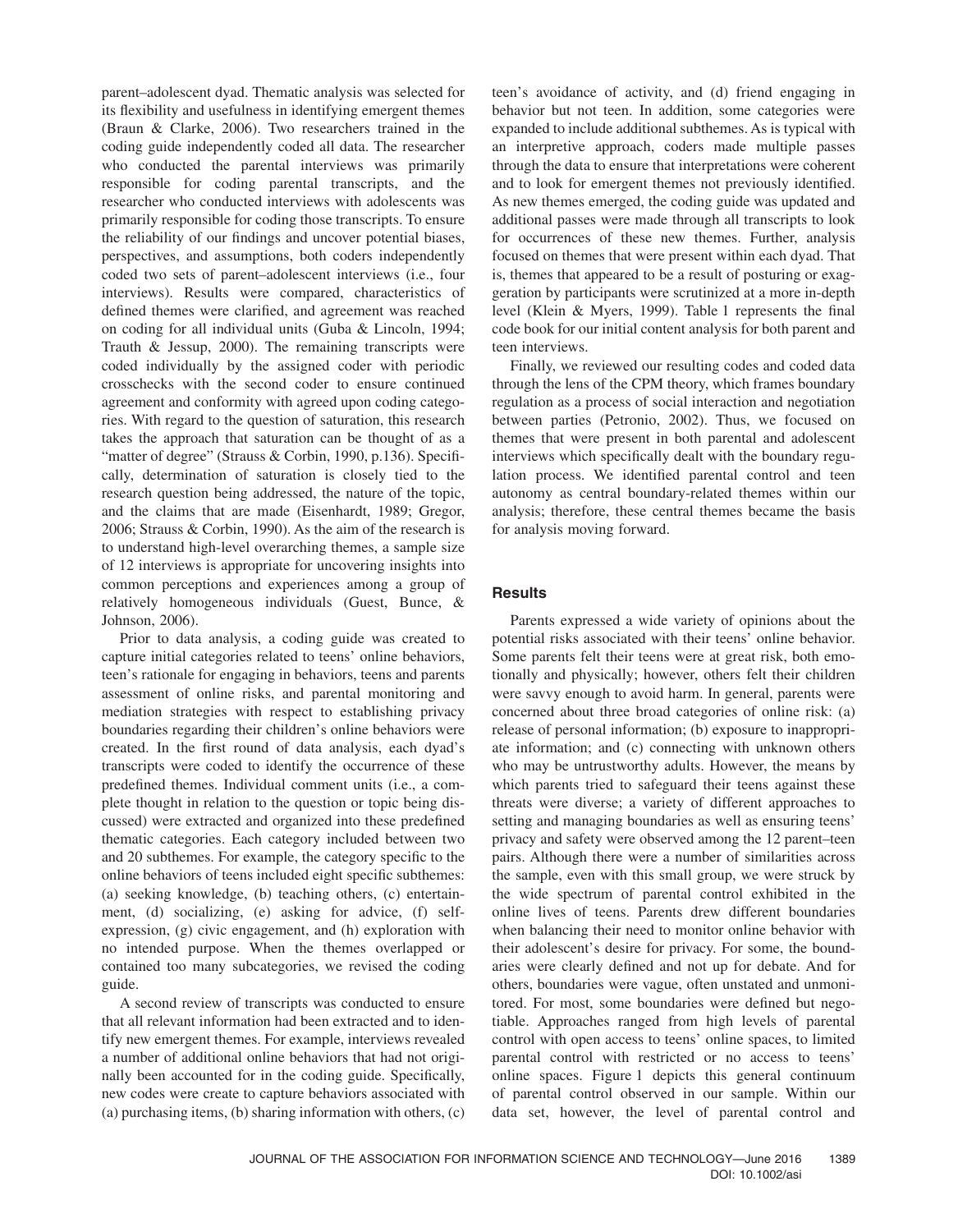#### TABLE 1. Final coding categories for parent and teen interviews.

| Category                                                                                                                                                                                        | Subcategories             | Select coding scheme examples                                                                        |
|-------------------------------------------------------------------------------------------------------------------------------------------------------------------------------------------------|---------------------------|------------------------------------------------------------------------------------------------------|
| Access<br>Themes related to teen's access to computers                                                                                                                                          | Inside home access        | • Equipment<br>• Connection                                                                          |
| inside and outside the home                                                                                                                                                                     | Outside home access       | • Location<br>• Friends<br>• Family<br>• School                                                      |
| Teens' online behaviors<br>Themes related to the different types of online<br>activities/tasks teens participate in as well as<br>the motivations or purpose of engaging in<br>these activities | Online activities         | • Work<br>• Building knowledge<br>• Entertainment<br>• Self-expression                               |
|                                                                                                                                                                                                 | Trusted sources           | • Other teens<br>• Parents                                                                           |
|                                                                                                                                                                                                 | Rationale for behaviors   | • Teachers<br>• Required/necessary for school<br>• Influence of peers                                |
| <b>Attitudes</b><br>Themes related to risks, rights, obligations and<br>approval of teen's online behaviors                                                                                     | <b>Risks</b>              | • Avoiding punishment<br>• Physical safety<br>• Exposure to inappropriate content                    |
|                                                                                                                                                                                                 | Rights                    | • Damage to reputation<br>• Teens have specific rights<br>• No rights                                |
|                                                                                                                                                                                                 | Obligations               | $\bullet$ Laws<br>• Follow laws                                                                      |
|                                                                                                                                                                                                 | Approval                  | • No obligations<br>• OK/Not OK<br>• For older teens<br>• For others                                 |
| <b>Boundary setting</b><br>Themes related to understanding of privacy,<br>boundary setting strategies, and permeability<br>of boundaries                                                        | Definition of privacy     | • Keeping information to your self<br>• Others respecting your space<br>$\bullet$ Laws               |
|                                                                                                                                                                                                 | Attitudes towards privacy | • Important<br>• Not important<br>• Concerned about                                                  |
|                                                                                                                                                                                                 | Privacy management        | • Not concerned about<br>• Don't release certain information<br>• Don't visit certain sites          |
| <b>Parental control</b><br>Themes related to parent's mediation styles and<br>boundary setting activities related to their<br>teen's online behaviors                                           | Mediation strategies      | • Create fake profiles<br>• Open discussion<br>• Co-viewing                                          |
|                                                                                                                                                                                                 | Monitoring strategies     | • Restrict access<br>• Observation<br>• Use of monitoring/restricting technology<br>• Review history |

access to teens' online spaces tended to be more moderate than extreme.

With regard to teens' boundary setting, again we saw a wide spectrum of approaches. When parents exerted a high level of control, some teens seemed relaxed about giving their parents access to their online spaces. Alternatively, the parent–teen boundary dynamic can also be characterized by extremely low levels of parental control and high teen autonomy. In cases where the parent–teen boundary profile is characterized by high levels of parental control and high levels of teen autonomy, boundary conflict is most likely to occur as parents and teens struggle to determine who controls what the teen does online. Finally, most parent–teen boundary profiles tended not to go to such extremes, often varying between the extremes for different situations or being more "balanced."

To illustrate the wide spectrum of parental control, as well as emergent themes related to parental and adolescent boundary setting, we present four cases of interest. The first demonstrates the use of explicit rules in conjunction with high parental control; the second describes a parent with no explicit rules and limited monitoring of the teen's online behaviors; the third case illustrates an instance when both parent and teen exhibited a high desire to define online boundaries; and the fourth describes a parent with a more moderate position, establishing parental control but making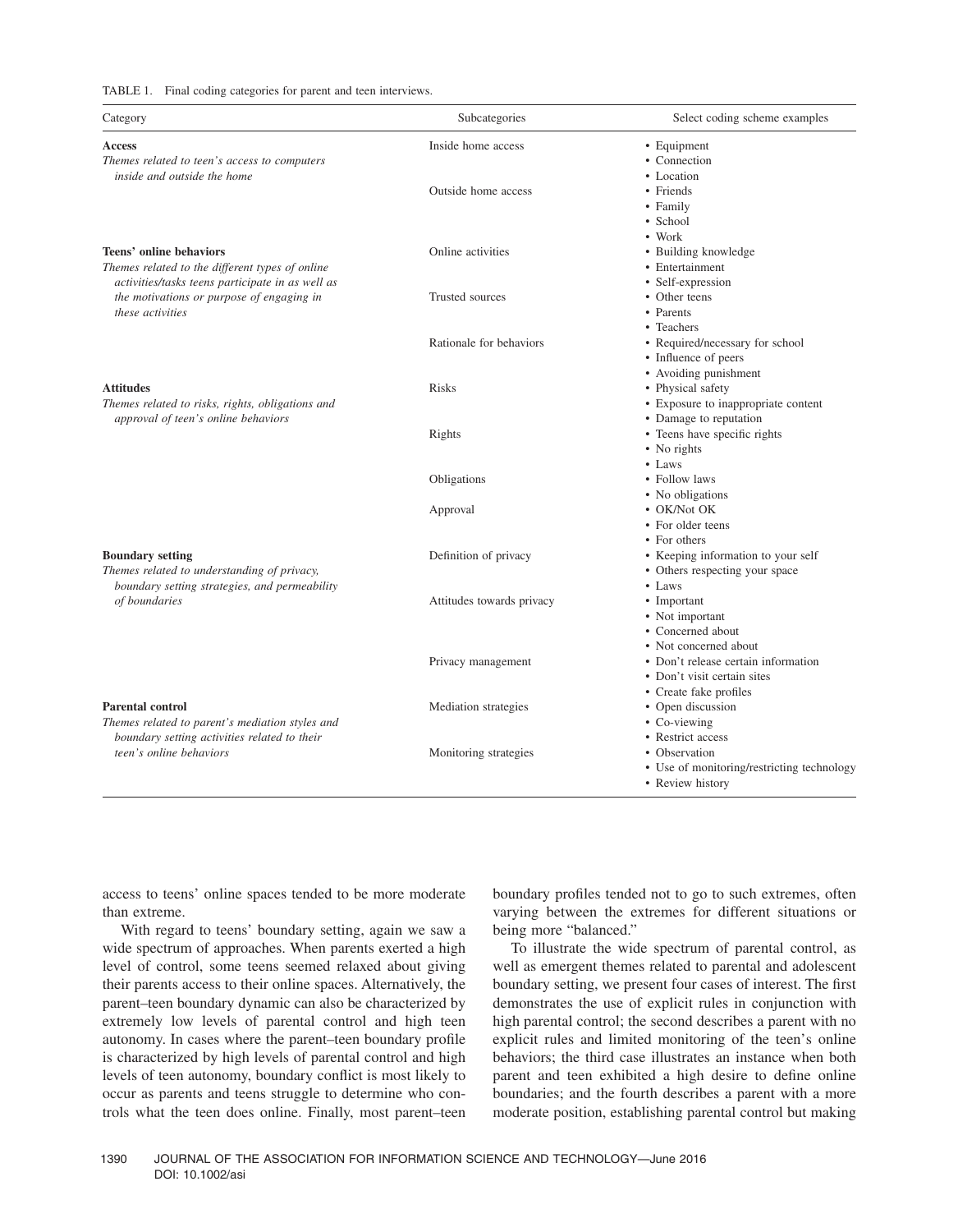Low €

| <b>Privacy Focused/</b>        | <b>Situation Focused/</b>    | Safety Focused/                |
|--------------------------------|------------------------------|--------------------------------|
| <b>Hands-off Trusting</b>      | <b>Cautiously Monitoring</b> | <b>Actively Engaged</b>        |
| Case B                         | Case D                       | Cases $A \& C$                 |
| ✓ Limited to No Access         | √ Variable Access to         | $\checkmark$ Open Access to    |
| to Adolescent's Online         | Adolescent's Online          | Adolescent's Online            |
| <b>Spaces</b>                  | <b>Spaces</b>                | <b>Spaces</b>                  |
| $\checkmark$ Emphasizes Teens' | $\checkmark$ Balances Teens' | $\checkmark$ Emphasizes Teens' |
| Right to Privacy over          | <b>Privacy with Concerns</b> | Online Safety over             |
| Parental Control               | for Teens' Safety            | Teens' Right to Privacy        |

FIG. 1. Parental perspectives of control for teens' online spaces.

adjustments based on the specific situation. In these four cases, we use pseudonyms to protect the anonymity of our participants.

## *Illustrative Cases*

*Case A: high parental control, low teen autonomy.* **Case overview.** Jan was a mother who chose to maintain a high level of control when it came to her daughter Carly's online activities. Carly is a 15-year-old honor student; Jan describes Carly as a trustworthy kid who knows right from wrong and who often asks permission before sharing information online. Even though Jan feels Carly is trustworthy and well informed, she does worry that Carly holds a naïve belief that "everybody's good." Jan is an educator by profession, and she believes that classes and discussions in school are also important in helping teens gain sophistication about what information they should and should not reveal online.

**Parental controls and mediation strategies.** Jan feels strongly that how teens behave online is a direct reflection of parenting skills and a proper upbringing. Thus, she feels that it is important for parents to monitor their teens' online behaviors and establish clear and consistent rules. For Jan, control over the flow of information, both incoming and outgoing, is the key to regulating Carly's online behaviors, ensuring appropriate usage, and protecting sensitive information. To limit Carly's access and exposure to inappropriate content, Jan leverages both technology and household rules. For example, Jan makes use of parental controls on a popular movie site to restrict access to age-appropriate movies only. Household rules with the purpose of limiting access include requiring Carly to leave her mobile phone downstairs before going to bed and not allowing her to text when interacting with family.

Jan: "No texting when we're in the car, you know, trying to carry on a conversation. No texting at the dinner table. Because there's some kids that just sit there and they're constantly texting. She's not allowed to do that and she doesn't do that."

Jan actively monitors Carly's texting and Facebook. In fact, unrestricted access to Carly's Facebook account was a condition for joining. Jan uses her personal e-mail for Carly's Facebook account. As a direct result, Facebook's notification feature automatically sends an e-mail message to Jan anytime there is activity on her daughter's Facebook account. Some days Jan receives upwards of 50 e-mail notifications from Carly's account. Jan monitors all such notifications; she sees her unlimited access as a way to learn more about her daughter's friends.

Jan: "When somebody posts to her Facebook, then I'll go into their profile and I'll start to look at those people. And I look at their photo albums. I see if their parents are in with them. I look at their interests and their schooling or whatever that's on that. Their personal information."

When Jan sees that a Facebook friend of Carly's is online, she often approaches Carly to inquire if she would like to talk with them online. When friend requests come in, she also mentions this to Carly inquiring as to whether she intends to accept the friend invitation.

When Jan witnesses inappropriate behavior she uses the opportunity to share her views with her daughter. For example, when Jan saw a photo of a girl who appeared to be "*advertising*," she reminded Carly of what constitutes an appropriate photo. She reiterated that inappropriate photos send a message regarding an individual's upbringing. This discussion did create some tension with Carly defending her friend and becoming angry that her mom would suggest she did not know what was appropriate. Carly, however, appears to understand her mom's concerns.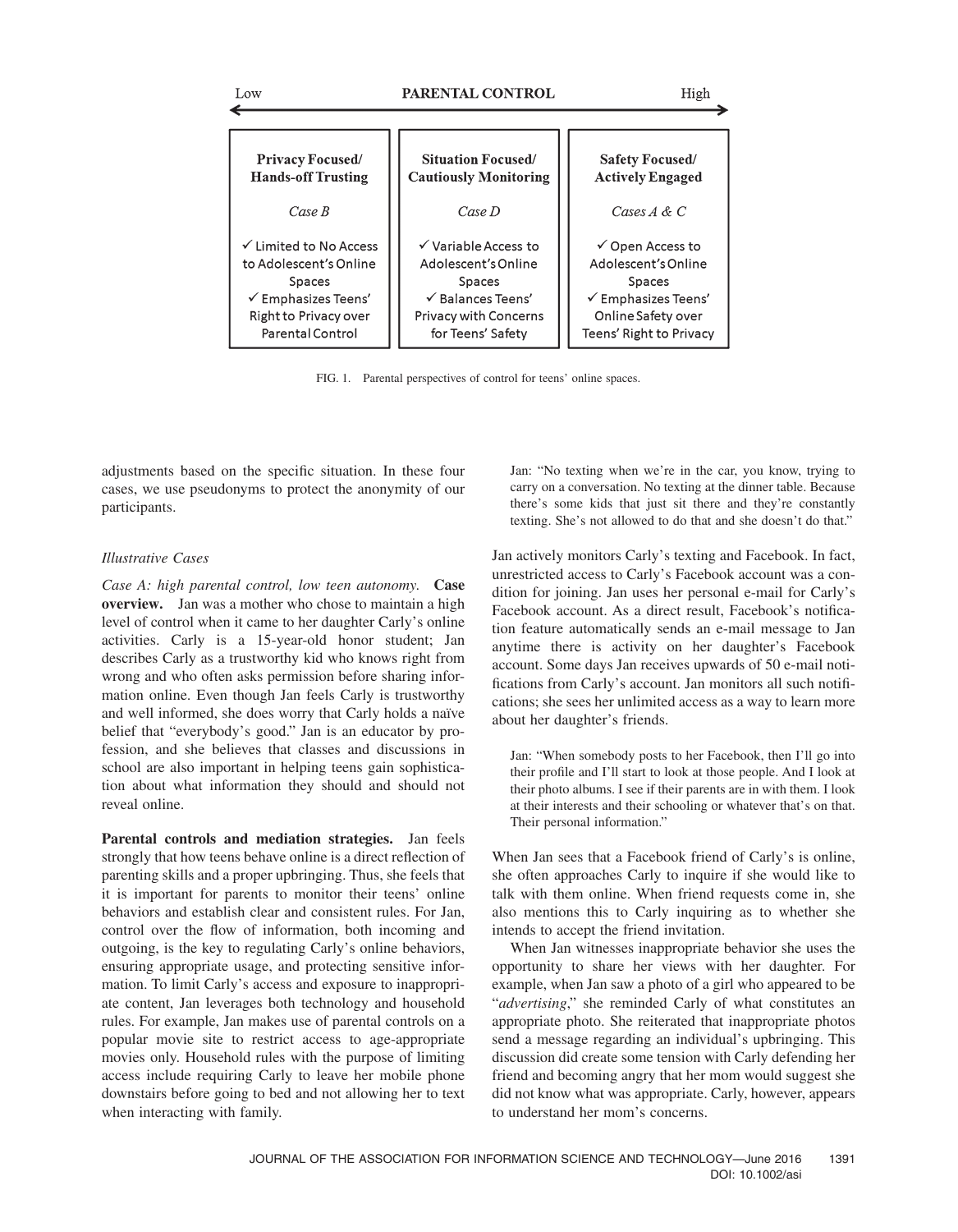Jan's active monitoring of Carly's Facebook account allows her to start a discussion but it also created an unexpected dilemma regarding where her family boundaries ended and another family's began. Specifically, Jan saw girls interacting on Facebook with one calling another an inappropriate name. She felt that she had an obligation to protect people online by raising awareness with others about such inappropriate behavior.

Jan: "If somebody's picking on somebody through the Internet and somebody sees it they should probably go to a teacher or speak up about it. I think that's an obligation. . . . And that's something I wrestled with. Should I call her mom or should I not call her mom? Her mom should be watching this stuff too. It's not my job to watch everybody's kid."

**Teen autonomy and boundary setting.** Both Jan and Carly report that Carly limits her friends online. Jan reports that Carly only "friends" people she knows. Carly also reports limiting her online friends to people who were real friends and limiting her time on Facebook. For the most part, Carly readily accepts her mother's high level of involvement in her online activities. For instance, when we asked Carly whether she would be okay with her parents using monitoring software such as Net Nanny, she responded, "*yeah, I'm more on the side of it, [they] should be allowed to do it because they're your parents*."

When asked if she would act differently on a computer at school, Carly commented that, "*schools can like watch everything you do and you wouldn't want to make a bad impression of yourself*." Additionally, when Carly was asked if using a monitoring tool to track her online behavior would be a violation of her privacy she indicated it would be uncomfortable but she also understood her parents' need to do so:

Carly: "I guess it kind of is [an invasion] but they're your parents and they're also doing that for moral reasons. I don't think I would mind. I would probably feel weird all the time with them being able to see everything I'm doing but I don't think it would cause issues with me anyways."

During her interview, Carly never mentioned or implied that she went against her parents' wishes. She seemed to obey her mother's authority and personally believed that it was "*immoral*" to download music illegally. She also told us that she limited her own online activities and limited how much information she shared online.

Carly: "I kind of limit myself with most things like with the amount of information I put on, the amount of time I spend, those kinds of things."

**Case summary.** In summary, Jan's focus on teens' online behaviors as a reflection of parenting skills seems central to her need to ensure Carly does not post any inappropriate information and uses technology properly in social situations (e.g., not texting when someone is talking with you in person). Jan does not draw a boundary between what her child does online and her right to access that information. She actively monitors Carly's online activities, normally on a daily basis, and uses e-mail notifications to alert her to recent activity. She is however, struggling with boundaries related to informing other parents about their own teens' online activities. Carly seems to understand her mom's need to control the situation and, although she at times pushes back to defend her own and her friend's behaviors, in the interview she expressed only minimal frustration about the situation and tended to comply with her parents' wishes.

*Case B: low parental control, high teen autonomy.* **Case overview.** We also found instances where parents were more hands-off, allowing adolescents to navigate online spaces with limited or no supervision. For example, Valerie is the mother of Justin, a 15-year-old boy who describes himself as a computer-savvy sophomore. Motivated by her desire to respect Justin's privacy, Valerie takes a hands-off approach to monitoring his online behavior. Valerie describes Justin as honest and very knowledgeable about the computer, but "*pretty gullible*." Valerie reports that Justin has a Facebook page and is an avid game player but is unsure if he uses Twitter. Justin also describes himself as knowledgeable when it comes to computers. He primarily uses Facebook and sometimes Google, Wikipedia, and e-mail for school.

**Parental control and mediation strategies.** When it comes to setting boundaries, Valerie struggles with balancing Justin's privacy, his natural curiosity, and her role as a parent in monitoring his activities to ensure that he is not engaging in any inappropriate or damaging behavior. She understands that at Justin's age he has a growing need for privacy, and she feels her behavior signals both respect and trust.

Valerie: "I feel like he's old enough that I have to give him privacy. And I don't want to be breathing down his neck all the time because I don't want to alienate him. At this point in his life I feel like it's important that I'm there for him if he needs me but yet to respect some of the privacy that he has . . . I want him to know that I respect his privacy but I want him to know that there is still a line."

Valerie is, however, concerned about the possibility of antisocial and emotional consequences that may come from Justin's frequent use of the Internet. Specifically, Valerie is concerned Justin's tech-savvy friends will show him how to circumvent her efforts to restrict his activities and that they will encourage him to engage in inappropriate activities. Although she feels her son is savvy when it comes to computers, Valerie is concerned he is not savvy when it comes to resisting peer pressure.

Valerie: "I know some of the friends of his are doing the sexting thing. And that's just something that scares me. I worry about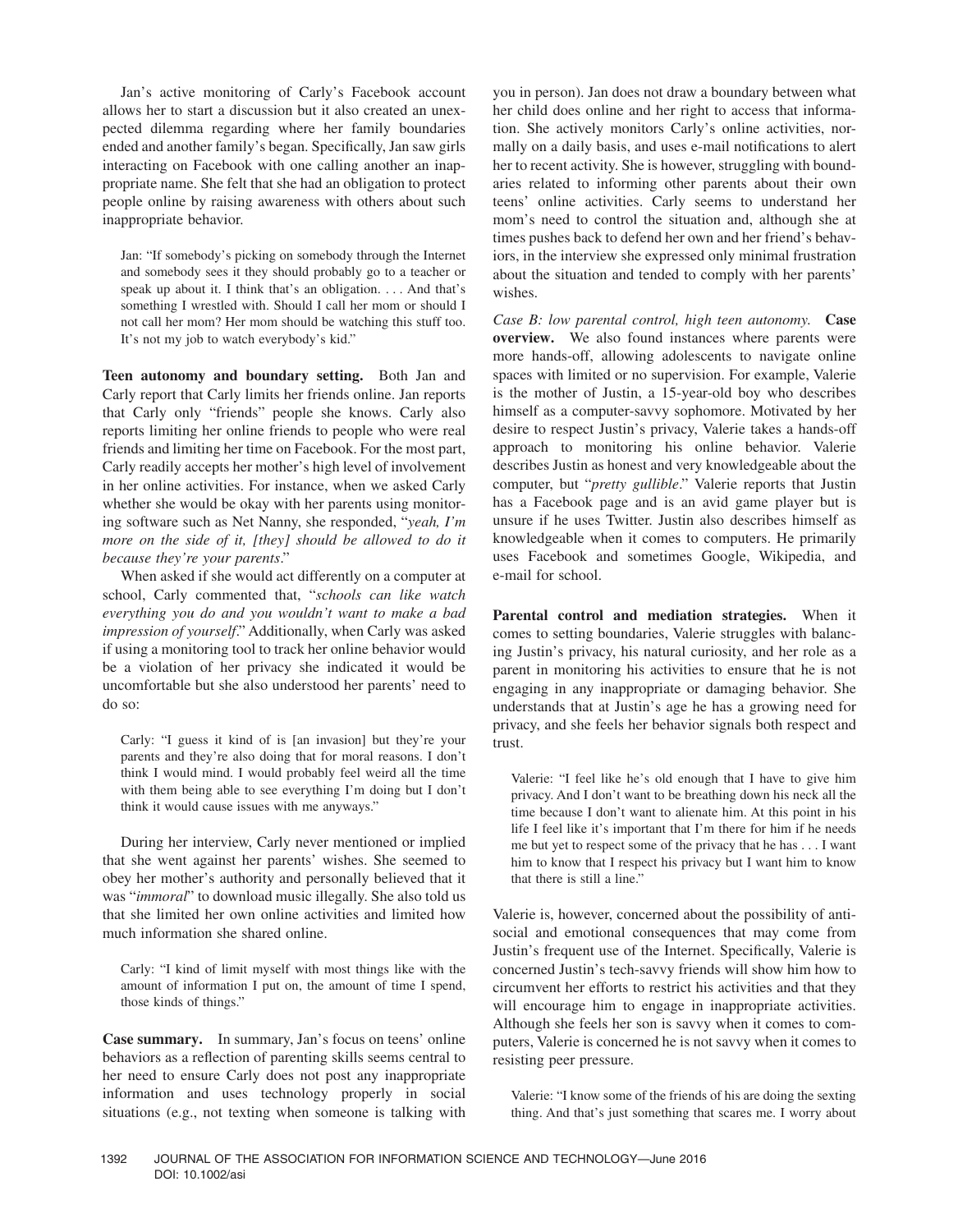that with him because he's blinded. He's not as savvy as other people so he's blinded by 'oh, I'll do it and won't get caught.' "

When it comes to privacy, Valerie is very conscious about not crossing boundaries into Justin's private space. For Valerie, Justin's room, spending his own money, and ownership of technology device (e.g., laptop) often signal private areas and boundaries she is not comfortable crossing. Valerie feels that what Justin does on his iPod is his personal business and although she is concerned about what Justin and his friends do in his room behind closed doors, she feels that asking him to keep the door open would be "*crossing the line*." Money also signals a boundary that Valerie is hesitant to cross. When Justin used his own money to purchase a game card that would allow him to play online with others, Valerie suspected he was gaming with strangers online at other people's homes (an activity she had previously forbid). However, because Justin spent his own money on the activity, she has not asked him directly if this is the case.

Valerie: "The only thing he's ever told me is that they play Live. And I say, well if the police haven't shown up I guess that's a good thing."

**Teen autonomy and boundary setting.** Justin seems to feel confident about his own knowledge about computers and the Internet. He feels his parents are comfortable with his online activities, commenting that he "*know[s] what not to click*" and that his parents "*trust*" him. Justin also made several references to his technological knowledge. When asked if he would act differently on someone else's computer he responded that he would because, "*it took a long time to get the certain file set up [on my computer] so nobody could really watch if you download*." This suggests that Justin may be using his knowledge of technology to hide his activities or prevent his parents from monitoring them. While Justin feels his parents are not concerned about his online use, he did comment about his parents' online behaviors.

Justin: "My parents go willy-nilly, do whatever they want on the computer and I tell them they need to do certain precautions, private browsing, clear cache [to avoid viruses]."

Additionally, Justin has a friend who was invited to join a special web site that allowed him access to movies three days before they are released on DVD. When asked if he was concerned that it was illegal, Justin responded that although he understood it was illegal he wasn't worried about the consequences of getting caught.

Justin: "I understand that it's wrong, that I'm downloading music illegally but I don't think it's that big of a deal that the police would have to go to my house. Really the cybernetwork would get it banned . . . Well the thing is, when you're a guy my age they can't exactly do a whole lot."

When Valerie does raise issues regarding potential inappropriate online behaviors in an attempt to set boundaries, Justin often defends or explains away the incident using his knowledge of the Internet and technology as a way to convince his mother that he knows best. For example, when Valerie mentioned some questionable name-calling on Justin's Facebook, Justin replied, "*oh we're just friends, we do that*." Valerie was skeptical, commenting that she was not sure whether this type of behavior was common, but she did not press the issue. Although Valerie does raise issues with her son, she feels that she and Justin spend little time in real discussion and describes such conversations as "*in one ear, out the other*." When Valerie questioned Justin about some inappropriate photos on his Facebook account Justin's reaction was to "*laugh at her*" commenting, "*Why would I do that?*"

Justin felt that his online autonomy was just a matter of his parents trusting him to do what he wanted online because he was more tech savvy than they were. He suggested that parents who do not trust their teens should monitor their behaviors, but because he knew how to circumvent this type of monitoring, it would be pointless for him.

Justin: "So they can protect them, yes. Or if they don't trust them. If they trust them, they can do what they want. If they don't trust their kids, they should get a nanny program or somehow, don't tell them about history or how to check it. Like I know what private browsing is because I know how to work a computer but . . ."

However, Justin did report engaging in risky online behaviors, such as frequently pirating digital content. His concerns about online safety centered on not getting caught for doing something he should not be doing and making sure to protect himself from security threats, such as viruses. In general, Justin had no need to rebel against his parents' wishes because they took a hands-off approach to monitoring his online life. For example, Valerie knew that Justin was pirating digital content but rationalized that he saw it as "*just sharing*."

**Case summary.** In summary, Valerie has a high level of concern for Justin's online safety, but she feels that it really is not her place to invade his privacy. Valerie readily admits that she is not always aware of what her son is doing online, and that she struggles with where the boundaries are between ensuring her son's safety and respecting his privacy. Additionally, Valerie's limited knowledge of computers makes her feel less in control and able to monitor Justin's online activities. Justin has a high level of individual autonomy when it comes to what he does online. At this point, even if Valerie wanted access to Justin's online world, he would actively prevent her from doing so. For Valerie and Justin, the boundary is clear: What Justin does online is his own business.

*Case C: high parental control and high teen autonomy.* **Case overview.** In this case the mother exhibited high levels of parental control while the daughter constantly struggled to exert her autonomy over what she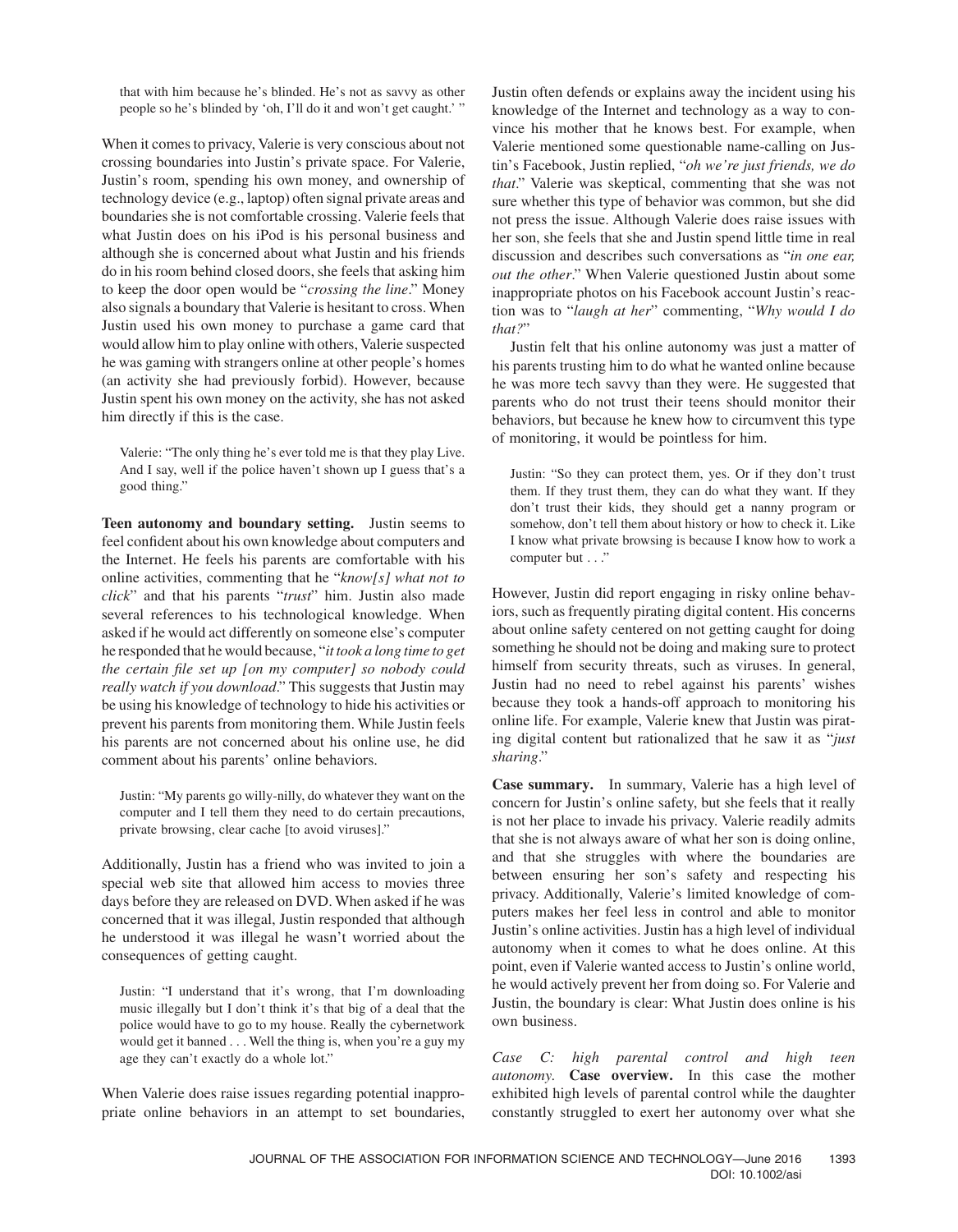does online. Brittany is 13 years old, and her mother Rhonda feels the need to control as much of her daughter's online behaviors as she can. Rhonda had an extremely negative experience regarding her older daughter's safety, so she is adamant about doing whatever she can to keep her kids safe.

**Parental controls and mediation strategies.** To exert control and set boundaries, Rhonda purposefully has dial-up Internet access at home as a way to limit Brittany's Internet usage. In addition, Brittany does not have Internet access on her phone, and Rhonda has installed parental monitoring software on Brittany's laptop to block various websites and any kind of downloads.

Rhonda: "Any kinds of downloads are not permitted on her computer, I locked that option out. I only permit it on my laptop so I can oversee what they're downloading . . . And there's a couple games that she plays but I locked a lot of them out. I locked a lot of websites out on her. I don't even know what they are, just everything that was like 13 and up, I locked haha."

Rhonda also has no qualms about browsing Brittany's web history to make sure that Brittany is not visiting any websites of which Rhonda disapproves.

Rhonda: "Because I noticed she was on our computer a little too much so I got to poking around to see what she was doing and I noticed a lot of websites that kind of looked shady . . . Well I didn't like, a lot of them were chat rooms. I don't like chat rooms."

Whenever Rhonda finds out that Brittany has visited a website that Rhonda does not like, she often uses the parental monitoring software to block Brittany from visiting it in the future. In fact, when we asked Rhonda what kind of access Brittany had on her laptop, Rhonda replied, "*Not much. Haha*." Rhonda permits Brittany to use Facebook but only under the condition that Rhonda has the username and password to Brittany's account.

Rhonda: "And you know it's funny you asked that because we just talked about that because I got on her Facebook page and she was broadcasting that she was home alone and really would like someone to call her so she gave out her phone number. So I had to get into her Facebook page. Because they're not allowed to have Facebook unless I know their passwords . . . So I had to go in and wipe that out and explain to her why that was not a good idea."

Rhonda realizes that her high level of control over Brittany's online world causes friction between Brittany and herself. However, she is unapologetic for her behavior and believes it is well within her rights to control and have access to everything Brittany does online.

Rhonda: "She thinks I'm horrible for doing it because I don't trust her enough to not do it. And I explain that it's not that I don't trust her, I don't trust the other people that can access your stuff."

When asked how Brittany responded to Rhonda's deletion of her Facebook content, Rhonda said that Brittany would just say, "*Whatever*." Rhonda knows that Brittany does not like her always looking over her shoulder, but as her mom, it is her job to protect her kids however she can.

Rhonda: "I'm not really concerned about it. Well yeah, because I mean, kids they'll keep doing it and doing it and doing it to break the parent down. And by golly this second set [of kids] ain't breaking me down haha."

As long as Brittany lives under her roof, Rhonda believes that Brittany's safety is more important than giving her daughter personal privacy over what she does online. And, even though Brittany is only 13 years old now, it seems like Rhonda plans to continue to be very restrictive of her daughter's online behaviors as she gets older.

Rhonda: "No, I don't think a child . . . As long as a child is living at home, they don't have full rights. I don't care how old they are 21–25. If they're living at home and we're still supporting them and they're not. No they don't have full adult rights."

**Teen autonomy and boundary setting.** Although Brittany takes some of the things her mom tells her to heart, there are other times she directly disobeys her. Brittany has even done this at times when Rhonda is bound to find out, knowing that her mom will be angry with her.

Brittany: "My mom taught me better than to write my school and my number and stuff like that . . . My mom said I wasn't allowed to put my last name up on my Facebook until I just finally did it and she kind of got mad but I didn't care. Haha."

Brittany knows that when she posts something Rhonda does not like on Facebook, her mom is going to make her take it down. However, Brittany does it anyway to prove the point that she is going to post whatever she wants, even if her mom has to take it down later. Additionally, Brittany often asserts her autonomy behind Rhonda's back by taking subversive measures to keep her mom out of her private online spaces. For example, Brittany told us that she had changed her username and password on Facebook to keep her mom out of her account.

Brittany: "She thinks she has passcode but I changed it on her so only I know it, haha."

When we asked Brittany how she would feel if her mom used monitoring software, such as Net Nanny, she was concerned that the person interviewing her mom would give her mom the idea to install it on her laptop.

Brittany: "Oh geeze I hope that lady over there didn't tell my mom about that haha. Okay, because I'll just change it anyways."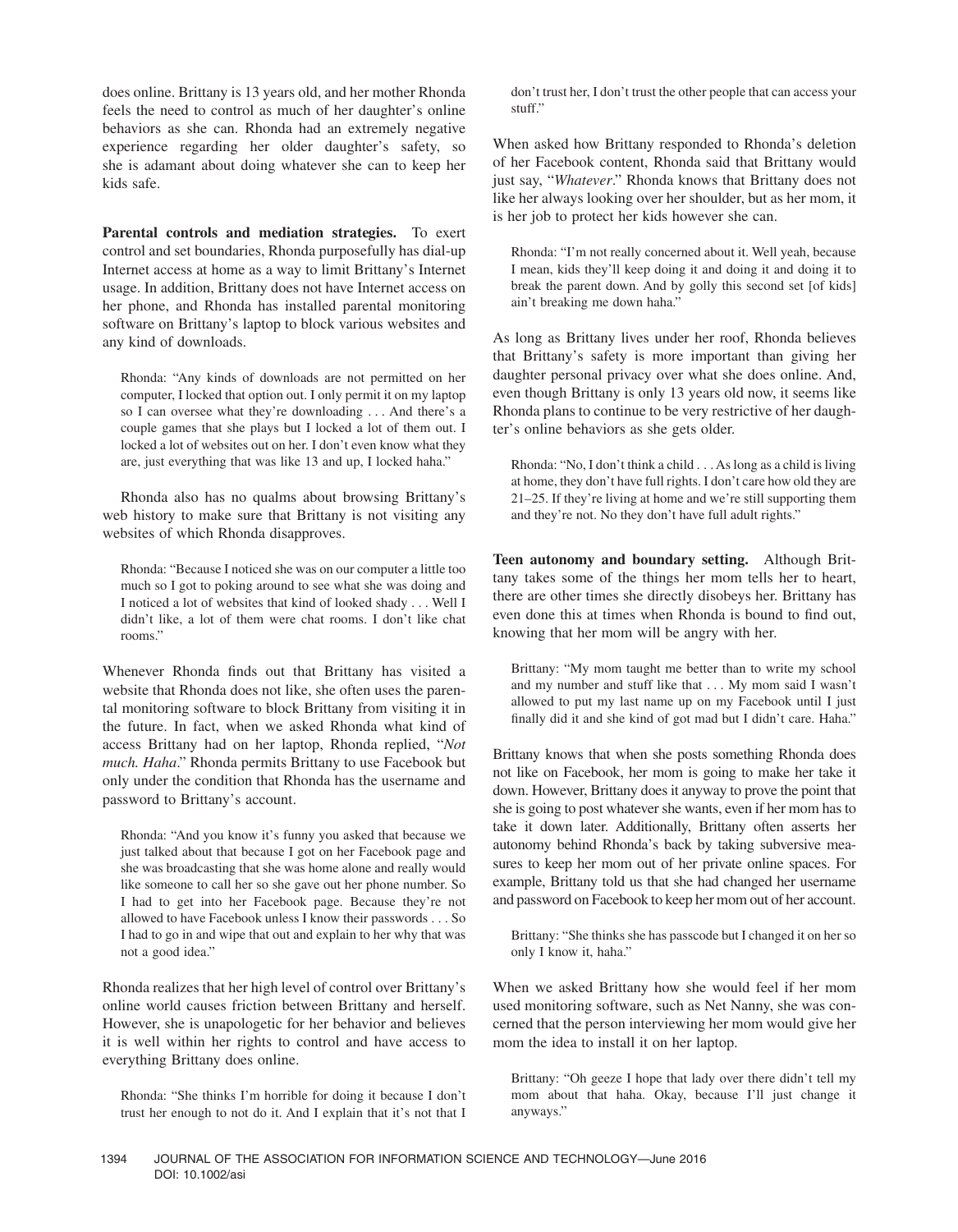Brittany did not seem aware that her mother was already using parental monitoring software on her computer, or she did not associate the two. Regardless, Brittany was confident that she would be able to find a way around any additional restrictions her mom tried to place on her.

**Case summary.** In summary, Rhonda and Brittany were both actively working to establish their own boundaries. Because both were defending their own goals, conflict often occurred at the boundaries when Brittany's desires conflicted with those of her mom's. In some cases, both mother and daughter were resigned to have repeated arguments, but at other times, Brittany chose to circumvent Rhonda's high level of parental control by secretly blocking Rhonda's access to her online spaces, such as Facebook. It seemed as if both mother and daughter felt justified in their actions and that this boundary struggle might continue for years to come.

*Case D: moderate parental control and moderate teen autonomy.* **Case overview.** A number of parents fell between active and limited monitoring of their teens' online behaviors. For these parents restricted access was often based on the specific context or activity. For example, Amy is the mother of Ethan, a tech-savvy 17-year-old. Amy describes Ethan as a "*really bright computer oriented kid*" who "*seems to manifest maturity that's beyond his age*," and who thinks his parents are both "*idiots when it comes to computers*." Although Amy reports that Ethan does not use Facebook or Twitter, she does see him playing games on the computer, looking at YouTube, playing Scrabble on his iPhone, and playing Xbox with other adolescents in the neighborhood. In his interview, Ethan confirmed his mother's observations saying he does "*a decent amount of schoolwork and games*" but "*not really social networking*" adding that he's "*one of the few*" that does not have a Facebook account.

**Parental controls and mediation strategies.** Amy sees Ethan's friends as a litmus test of appropriate behavior. When Ethan hangs out with friends Amy feels are trustworthy, she is more trusting of his activities. However, she still has some concerns. Although Amy is comfortable with Ethan's friends and does trust him, she does not approve of all his online activities. When setting boundaries Amy uses a more indirect approach instead of confronting Ethan directly.

Amy: "I have told him I'm not crazy about [Facebook and Twitter] but I never actually, as far as I know, forbidden him. We just said we don't think it's a good idea."

However, when Amy is overly concerned over the type or amount of activity, she actively intervenes. For example, when Amy was concerned that Ethan was going a little "*crazy*" playing violent games, she started limiting his time playing. However, about the same time this occurred Ethan had an accident that limited his mobility. Because Amy "*felt sorry for him*," she allowed him unrestricted game play during his 6-month recovery. Once recovered, Amy reported that Ethan started spending significant time at other friend's houses playing online games. To encourage Ethan to spend more time at home with his friends, Amy purchased an Xbox for their home. For Amy, her ability to physically see her son while he is online helps her to feel comfortable about his activities.

Amy: "Because I could see what they were doing without them realizing I could see what they were doing . . . They get together and blow things to smithereens. At least they'll blow them to smithereens in my house."

Additionally, when Amy found out Ethan was downloading music from an illegal site she purchased a gift card so he could pay for music instead; she did this rather than explicitly forbidding the illegal behavior. This however did not result in Ethan stopping the practice right away.

Amy: "It was kind of a game of figuring out how, if they downloaded it, they would get caught . . . It was a big hoopdee-doo and then we basically got them to start buying stuff."

Amy also commented on Ethan's habit of leaving his door open. For Amy this is a signal that Ethan is not engaging in any inappropriate or concerning activities.

Amy: "He doesn't close the door to his room so if he's in his room with the computer, the door's open. So I guess, that kind of stuff just makes me feel like he's OK."

Ethan and Amy often engage in renegotiation of boundaries typical of many families. Ethan volunteers information about what he does online and, according to Amy, seems to be listening to her cautions about online safety. Amy views Ethan's willingness to share and listen as a sign that he is acting responsibly online. Amy noted that she used to be more restrictive with Ethan when he was younger. As Ethan grows up, Amy appears to be relying more on trust than on monitoring when it comes to his safety.

Amy: "He's managed to convince me that he does keep in the back of his head what's safe or not safe. And so far we haven't had any problems from it, as far as I know . . . He's either learned to hide it really well or he's not doing it."

**Teen autonomy and boundary setting.** Ethan believes his parents trust him and reports they do not monitor or test him anymore to see if he is complying with their wishes. Additionally, he does appear to understand the risks associated with giving out personal information and reports using specific strategies to protect private information.

Ethan: "I avoid giving out as much information as possible because I would feel at risk if I did . . . I'll just make up a name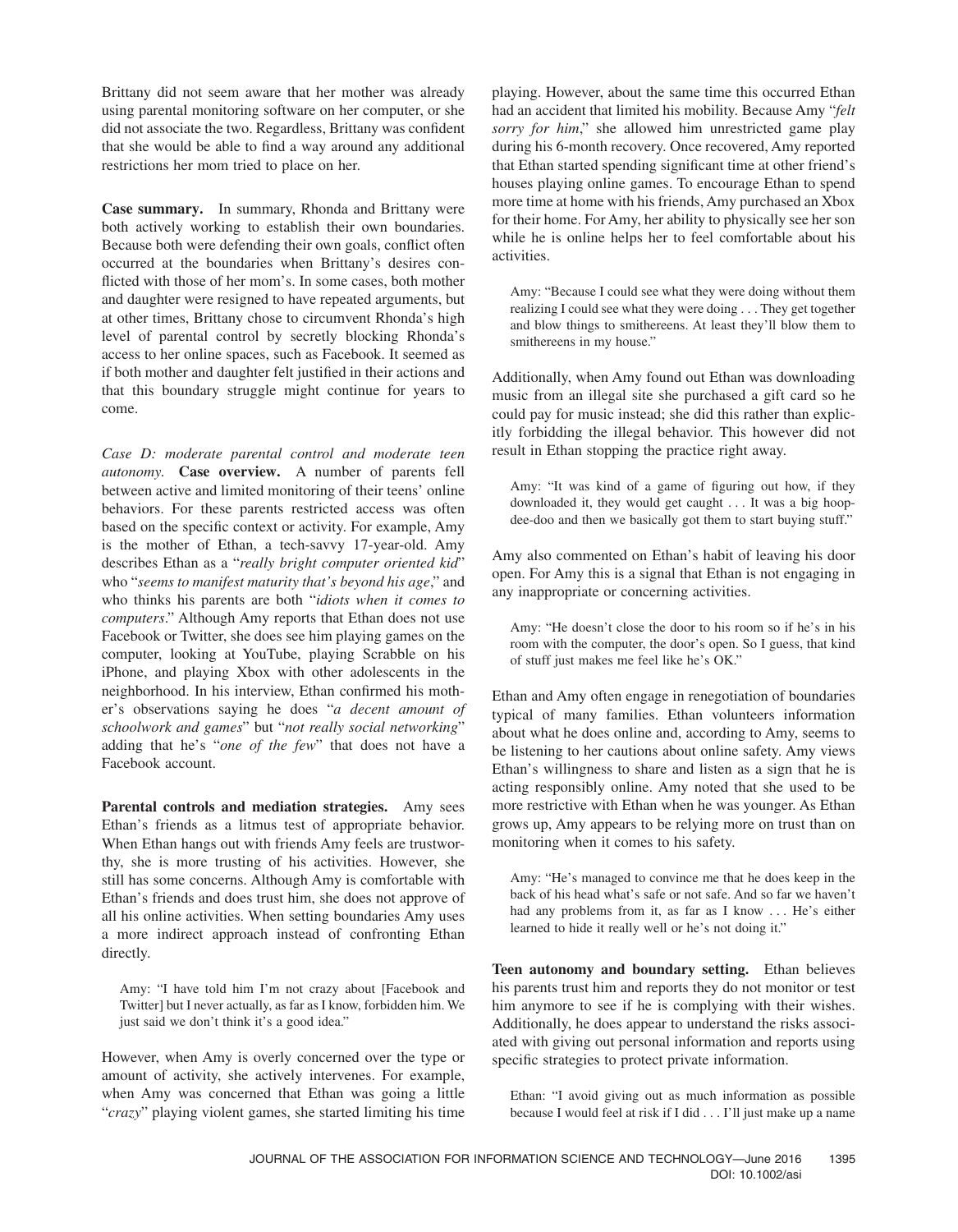... use like a celebrity's birth date ... stuff like that ... I wouldn't for a video game just friend request random people."

Ethan remembers his parents being much more restrictive when he was younger, but as he got older, they became less involved in what he did online.

Ethan: "When I was younger, if I got in trouble with my computer, if I didn't want to show them something then they would check the browsing history. But, that was like when I was like 12 or 13."

Ethan: "No, they don't, I mean they don't really care that much anymore. They don't want me, well they're really big on me not handing out personal information but they don't check. So if I wanted to . . ."

This shaped Ethan's views on parental monitoring, which were that monitoring was okay for younger kids but not acceptable for teenagers his age.

Ethan: "Yeah, I think when they're growing up. By growing up I mean like 12–15. So when they're kind of like shaping the path of their life. Just kind of a little bit, not really. But I think that it would be acceptable then to, I don't know, make sure your kid doesn't do something like that. Or doesn't do something that you think would be wrong."

Additionally, Ethan describes his mother as "*not very tech savvy with anything*," and his parents as "*pretty strict*" compared to his friends' parents.

Ethan: ". . . they are really big on me not using my actual name if I were to get Facebook. There was a point where at 10 pm each night they would turn off the Internet whereas my friends don't."

Generally, though, Ethan learned from his parents' earlier influence on his online activities. For instance, he admitted that he used to illegally download music, but he does not anymore.

Ethan: "Yeah, I download, Well, I used to download from Limewire illegally. But I stopped that around 4 or 5 years ago. I then bought things from Amazon and now I use Real Player which will download the music from Pandora and just get it that way for free. But I don't do Torrents or anything like that."

**Case summary.** In summary, Amy used to be more restrictive of Ethan's online behaviors when he was younger, but she has relaxed her control as Ethan got older. When Amy cannot personally observe, directly or indirectly, what Ethan is doing, she prefers to take a wait-and-see approach. When asked if she would use software to help monitor her son's activities, Amy replied, "*not with him unless I caught him doing something I didn't like. And then I would say 'you get a chance; if I catch you it's over.'* " Yet, she also admitted that if she tried to use software to monitor his online activities, she probably would be unsuccessful because of his advanced understanding of computers.

Although Ethan exhibits quite a bit of autonomy over his online behaviors, he still allows Amy's influence to impact his decisions. For example, he stopped illegally pirating music because of his parents' preference for him not to do so. In cases like Amy and Ethan, we saw the boundary between parental control and teen autonomy shift over time and with the context of each situation.

# *Overview of Parental Control and Access to Teen's Online Spaces*

In summary, different levels of parental control resulted in different boundary dynamics with respect to (a) permeability of adolescents' privacy boundaries and (b) adolescents' ability to negotiate privacy boundaries. For example, strategies for assessing adolescents' online activities ranged from simply asking adolescents what they were doing, to reading text messages, to checking history and leveraging parental controls, to having open access to Facebook accounts. As can be seen by the four case studies above, parental control over teens' online spaces and access to teens' online content and activities can vary drastically, from Jan's open access to Carly's online world to Valerie's virtually nonexistent presence in Justin's.

*Moderate parental control with variable access.* The majority of our cases  $(N = 7)$  fell in the moderate area of the continuum with variable access to teens' online spaces. These parents typically established some rules about certain types of activities and engaged in a variety of monitoring activities, although less often than the most restrictive parents. For these parents, perceived risks varied depending on the specific activity. Parents in this group reported both discussing their monitoring activities with their adolescents as well as only bringing up issues should the need arise. These parents often discussed their attempt to balance respecting their teens' privacy and making sure they were not getting into trouble online. Further, these parents tended to be more receptive to revisiting and negotiating boundaries with their teens. This resulted in variable access to adolescents' online space based on situational context.

As boundaries shifted, conflict sometimes occurred between parents and teens because of boundary ambiguity, but the willingness of parents and teens to continually renegotiate these boundaries often served to resolve this conflict. In some cases, unfortunately, when parental boundary setting was variable, it often seemed inconsistent and rather arbitrary, where parents were actively controlling one type of online activity while ignoring another. For example, one parent personally listened to all music her daughter listened to in order to ensure it was appropriate before her daughter could download the song. Here, the mother was clearly setting a boundary related to inappropriate content. However, there were no boundaries in place regarding the source of the music. That is, the mother was aware that the daughter was downloading music illegally, commenting that as long as "*it was free*" it was not an issue. Therefore,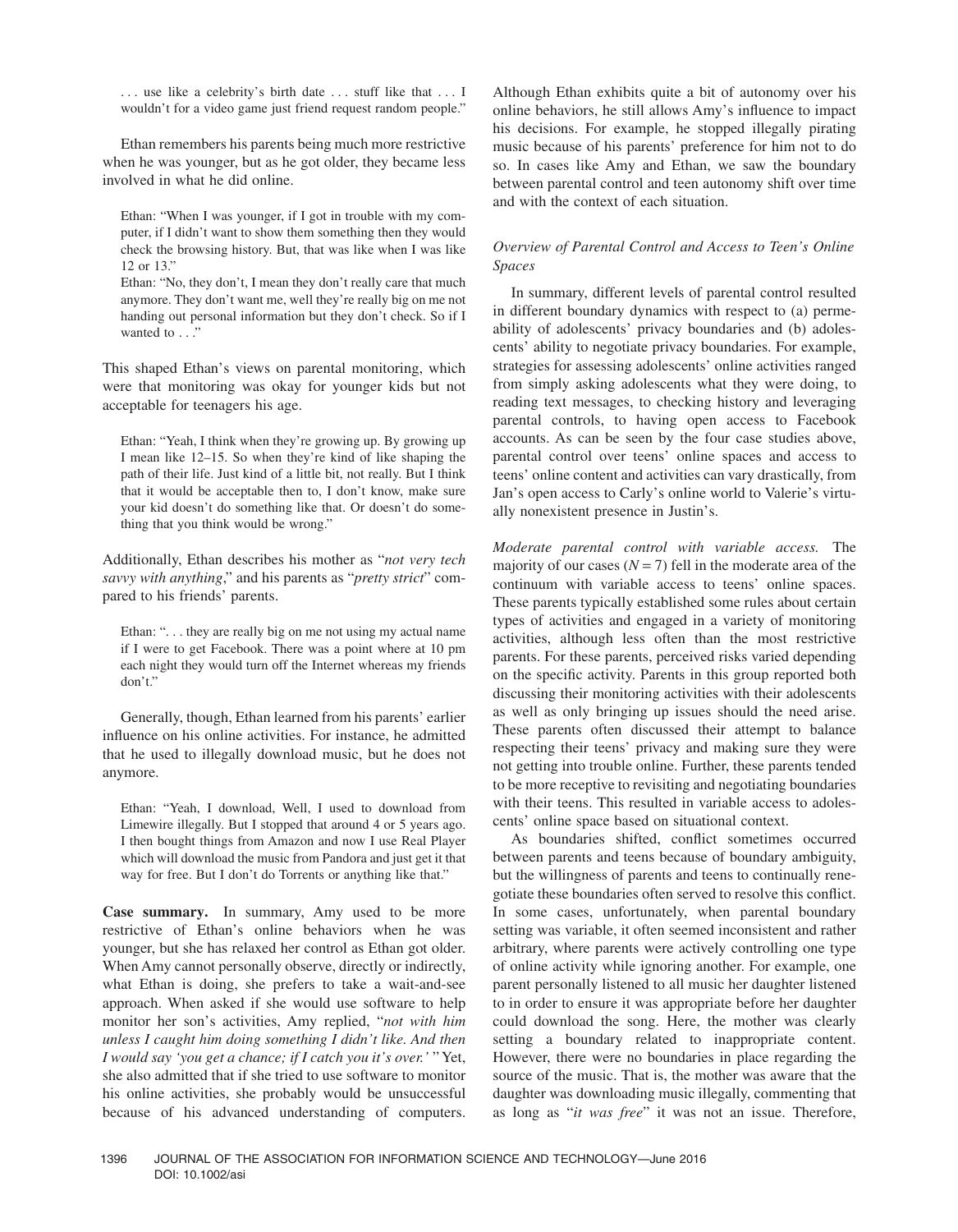although moderate parental control allowed for dynamic boundary negotiation between parents and teens, it was also often accompanied by a sense of uncertainty, which resulted in different expectations between parents and teens.

*High parental control with open access.* We observed three cases  $(N = 3)$  where parents reported having explicit rules and restrictions for their adolescents' online activities as well as actively monitoring their behaviors. Rules included friending one or both parents as a condition of being on Facebook, sharing passwords to all online accounts, and open access to text messages. Such access represents high permeability of adolescents' privacy boundaries. Parents who were at this end of the continuum had increased access to adolescents' information and interactions with others. Similar access to this information would have been unlikely before the advent of the Internet and online social networks.

For these parents, access to information or restrictions on the activities in which adolescents could participate were well defined. To ensure adherence to rules, these parents employed a number of monitoring techniques, including checking computer history, restricting access to content via software-enabled parental controls, and requiring prior approval before engaging in certain online activities. Parents reported that their adolescents were aware of their monitoring activities and that they monitored their adolescents on a regular basis with two of the three parents monitoring at least weekly. Further, for these parents, open access to their adolescent's online space was not up for negotiation. In Case C, however, we saw that Rhonda insisted on having open access to Brittany's online spaces and even resorted to blocking Brittany's access to spaces that she did not want Brittany to frequent. So, in addition to open access to Brittany's online spaces, Rhonda severely limited any online experiences Brittany could have had (both positive and negative) when Rhonda felt that she could not adequately control Brittany's behavior in any other way. For these parents, concern for their teens' safety outweighed the teens' desire for personal privacy. Although many teens understood their parents' need to monitor their online activities, for Brittany in particular, teens also experienced a sense of frustration when they believed their parents mistrusted them. When teens felt that parental control was violating their personal need for privacy, they often took subversive measures to achieve autonomy, which further damaged the trust relationship between parent and teen.

*Low parental control with little or no access.* At the limited end of the spectrum, there were two cases  $(N = 2)$ where parents were more hands-off regarding their children's online behaviors. However, it is interesting to note that both of these parents expressed quite a bit of concern for their teens' online safety, though they also generally expressed high level of trust in their teens. In these cases, parents discussed safety issues with their teens, but they did not outright restrict activities or monitor whether their adolescents were abiding by their stated wishes. Although one

parent did have access to her son's Facebook, it was only as a result of her son friending her, not a request by the mother. The hands-off approach of these parents resulted in low permeability of their adolescent's privacy boundaries, compared to other parents in this study. Furthermore, because the teen's online activities were not restricted or monitored, the need to renegotiate boundaries was typically unnecessary. Knowledge of technology often played a role in these parents' decision not to monitor their adolescents' behavior. This raises questions as to the role that technology knowledge plays in parents' boundary setting and monitoring activities. Technology knowledge may also be closely aligned with the feelings of loss of control expressed by the parents in our sample. For instance, in Case B, there was a clear imbalance between Justin's level of technology expertise and Valerie's. When parents feel like they have to go to their teens for help regarding technology, this often changes the boundary dynamics between parents and teens, making parents feel less equipped to guide their teens' online behaviors.

## *Teens' Responses to Parental Control*

As these cases illustrate, not all of the teens in our sample responded to their parents' involvement in their online lives in the same way. In Carly's case (Case A), she was generally comfortable with allowing her mom to heavily monitor her online activities. Possibly as a result of her mother's high level of control, Carly exhibited very few risk-taking behaviors but also tended to limit her overall online engagement, which also limited her online experiences. In extreme cases (not necessarily Carly's), teens who are highly restricted by their parents and do not have autonomy over their online interactions may not have the opportunity to develop problem-solving or coping skills to handle online risks by themselves. This is because parents who exert a high level of control often do so by restricting online access. Therefore, when the parent–teen boundary profile is characterized by extremely high parental control and low teen autonomy, especially for older teens, this may inhibit adolescent development regarding appropriate online behavior or digital skills (Ahn, 2011). We characterize this type of adolescent profile as a "Compliant Follower" (see Figure 2).

Alternatively, in Case B, Valerie had very little involvement in Justin's online activities. Although concerned about his online activity, she was more concerned with ensuring she respected his privacy. Her low level of parental control combined with his high level of autonomy characterizes him as an "Unlimited Risk-Taker" (Figure 2). Essentially, Justin could do whatever he wanted online because his parents' concern for his privacy was the focus of their boundary setting rules. Valerie was aware that he frequently pirated digital content, but she did nothing to interfere with his online behavior. Teens in this category are at risk of having more autonomy than they may be ready to handle. For instance, Justin believed that there would be no consequences to his actions because he was a minor. However,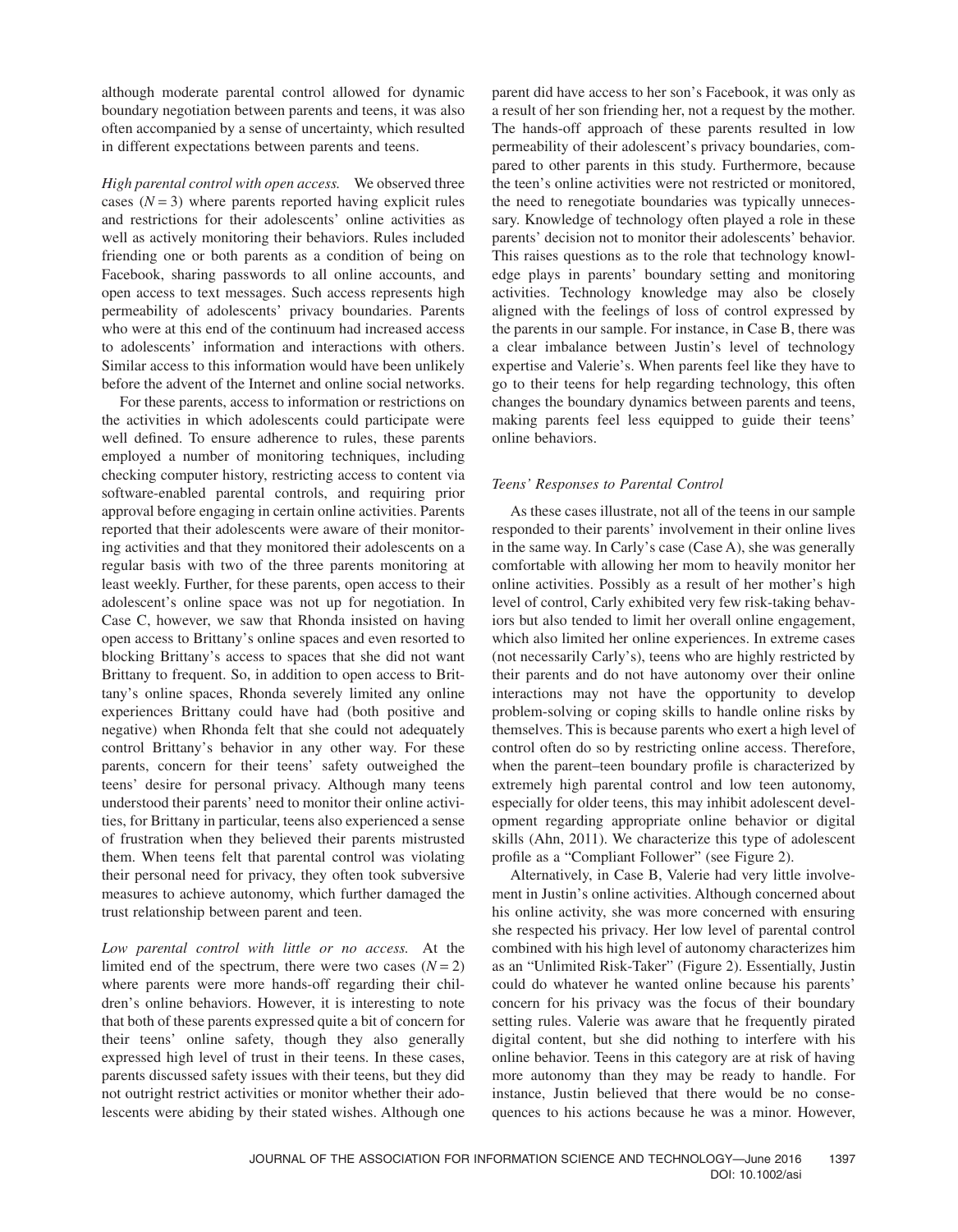

FIG. 2. Dyadic model of parental control versus teen autonomy.

there have been cases where teens have been prosecuted for digital piracy (Defalco, 2005).

In cases with high levels of parental control and high levels of teen autonomy, opportunities for boundary conflict is high. We characterized this parental control, teen autonomy adolescent profile as "Confrontational Risk-Takers" (see Figure 2). In these cases, teens seemed to increase their risk taking behaviors, at times, just to make a statement to their parents. For example, Brittany (Case C) often blatantly disregarded Rhonda's wishes and circumvented her mother's attempts to control what she posted on Facebook. In this scenario, tensions between the parent and teen tend to be the highest, potentially endangering the trust relationship.

Finally, most parent–teen boundary profiles tended not to go to such extremes, often varying between the extremes for different situations or being more "Dynamic Negotiator" (see Figure 2). For example, Ethan's mother's adjusted her approach as Ethan got older. Amy was more involved with Ethan's online activities when he was younger, but she gave him more autonomy as he got older. In response, Ethan's online behavior as a 17-year-old balanced some of the earlier values instilled in him by his parents with his own autonomous decisions about how to behave online, even though his parents rarely intervene directly. We believe that this moderate parenting approach and teen response allows for renegotiation of boundaries and may lead to more positive adolescent online safety outcomes. However, we offer a word of caution, because when the boundary between parents and teens shifts too frequently, arbitrarily, or is not clearly communicated between both parties, these conditions are prone to cause boundary conflict (Petronio, 2002).

In summary, Figure 2 illustrates the dyadic relationships between parental control and teen autonomy that emerged from our analysis. This model is intended to be descriptive instead of inferential, as it highlights potential boundary scenarios between parents and teens but does not suggest causal relationships. Although we cannot say that certain parenting styles lead to specific teen responses or vice versa, we have made some general observations as to the potential benefits and drawbacks associated with each of these scenarios. One final note about Figure 2 is that we did not observe any instances of low parental control coupled with low levels of teen autonomy in terms of teens' online behavior. This may be because of the interrelated boundary dynamic between parental control and teen autonomy; when one party relinquishes boundary control, the other party implicitly gains that control by default. In this case, if parents do little to control the online behaviors of their teens, teens inherit the independence to act autonomously online. However, it may be an interesting area for future research to see if there are parent–teen relationships characterized by this unique type of boundary dynamic.

## **Discussion**

The goal of this research was to explore the interplay between parents and teens in relation to the negotiation of boundaries in online contexts. Framing our findings in relation to CPM theory, we identified five themes that shed light on the unique dynamics that may be at play with regard to setting and regulating boundaries for today's connected adolescents: (a) parental feelings of loss of control; (b) imbalance in technology expertise; (c) using physicality to create virtual boundaries; (d) indirect boundary negotiation; and (e) drawing boundaries beyond the parent–teen relationship.

#### *Parental Feelings of Loss of Control*

Many parents expressed frustration or resignation at a perceived loss of control over their adolescents' online activities. Specifically, some parents felt that they could control neither the outgoing information their adolescents chose to share, nor the incoming information to which their teens were exposed. Some scholars suggest that the availability of information online and parents' inability to control access to that information is changing the process of moral development in today's youth (Bradley, 2005). CPM theory (Petronio, 2010) points out that such privacy boundary shifts are an important part of the adolescent individuation process into adulthood but are difficult for parents to handle, "largely because they vie for control, parents and adolescents battle over the way borders of privacy boundaries for the adolescent are marked and regulated" (Petronio, 2010, p. 185).

Our study also suggests that the Internet and other connected technologies have shifted boundary dynamics between parents and teens even further by giving teens generally more access to information and online interactions that are unmediated by their parents. Therefore, these technologies afford higher levels of teen autonomy, contributing to parents' sense of loss of control. Parents also expressed concerns over their inability to control whether and how *others* shared information about their teens because they could not mediate these interactions as well. To address this loss of control, some parents have implemented rules to protect information, others have raised the issue indirectly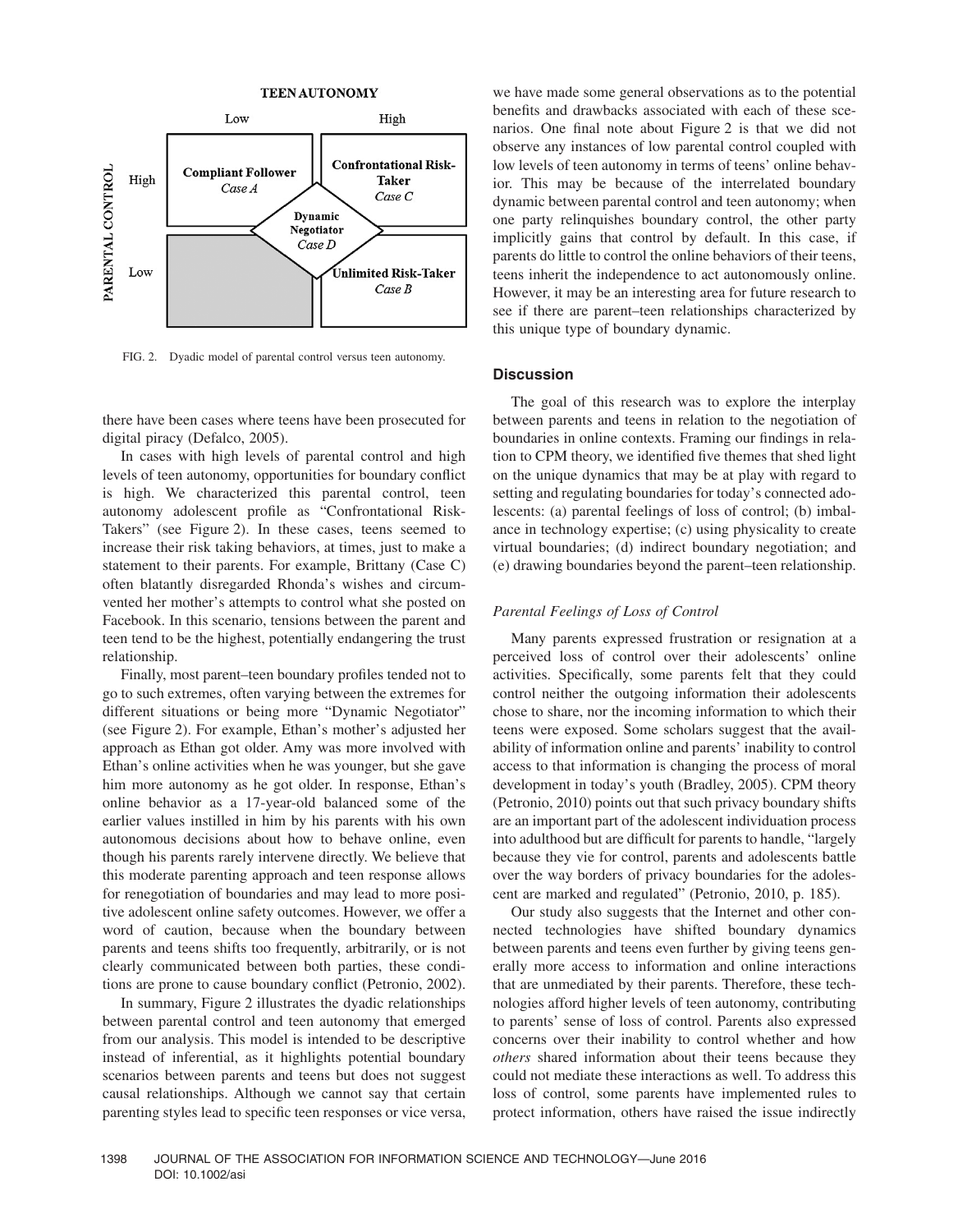with their adolescents, and still others felt there was not much they could do to impact what was viewed or shared. Past research suggests that hypersensitive parental responses because of a sense of loss of control may lead to poorer parenting choices (Petronio, 2010). Our study illustrates that such feelings may lead to parents trying to overly control and restrict teens' online access as much as possible; this type of reaction may limit risks but also limits the benefits teens may derive from engaging online. On the other hand, we also found that a lack of perceived parental control may result in some parents giving up on trying to be actively engaged in their teens' online lives at all, leaving teens exposed to dealing with online risks by themselves.

## *Parental Lack of Technology Expertise*

Closely related to feelings of loss of control was parents' lack of understanding of technology. This struggle can be exacerbated in homes where the children know significantly more about computers and the Internet than their parents (boyd, 2007; Lenhart & Madden, 2007; Mesch, 2009). Twothirds of the parents we interviewed expressed concerns that their adolescents knew more about the Internet and technology than they did. A number told us that they turn to their children for help with computer issues; in fact one parent enlisted the help of her adolescent to install software used to monitor a younger sibling. For most parents, their adolescents' superior knowledge created a challenge in terms of their ability to monitor and understand what they were doing online. Further, lack of understanding may have undermined parents' ability to set boundary rules. Parents who recognized that their adolescents were more technologically advanced than they were often did not attempt to place restrictions or monitor these tech-savvy adolescents, expressing helplessness and a general loss of control over the situation.

Moreover, parents also expressed feelings of inadequacy about their ability to educate their adolescents about online safety. In these cases, limited parental monitoring or engagement was less about established "trust" and more about parents' inability to help their teens in virtual spaces. Additionally, although parents are responsible for monitoring and protecting their children, they often relied on their techsavvy adolescent to fix problems related to computer or Internet use. This may suggest a shift in traditional roles and power dynamics, one where the adolescent becomes the teacher instead of the parent. This may signal a shift in power with regards to who sets and controls online boundaries within the family.

## *Framing Virtual Boundaries Using Physical Spaces*

Although physical boundaries are traditionally used for boundary setting in families, the parents we interviewed also described how they use physical spaces to define boundaries in the virtual world. One parent reported feeling more secure when her son was engaging online while physically in her home. The fact that she could observe what her son was doing, even if only at a distance, made her feel more comfortable about his behavior. Several parents required computer use to take place in an open area such as a family room or dining room. These parents felt that because the computers were used in open spaces, their children were aware that monitoring could occur and as a result they restricted activities to those likely to be sanctioned or approved by parents. Others allowed computers in their children's rooms but only with the understanding that they might periodically enter the room to look over chat or texting logs or to observe other aspects of what the adolescent was doing.

Some parents viewed their children's rooms as an indicator of a nonpermeable boundary. For example, one parent described her adolescent's room as his private space. When the computer was in use and the door was closed, she would not enter his room even if she suspected he was engaged in restricted or forbidden activities. Another parent felt like she had no right to monitor what her son did on his computer because he bought the computer with his own money. Only if she owned the computer did she feel like it was permissible to exert control over what her son did online. A potential problem with using physical boundaries to define virtual boundaries is that some parents may get a false sense of security that their teens are behaving appropriately online, while the teen may still be engaged in risky behaviors. For example, it is fairly easy to tell if a teen in engaging in sexual activity with another teen while physically in the teen's room with the door open. However, it is difficult to determine if a teen is interacting with a friend or a stranger inappropriately while online simply by observing the teen typing or glancing over the teen's shoulder.

## *Direct Versus Indirect Boundary Negotiation*

We also confirmed that both parents and teens varied the strategies they used to negotiate the boundaries between parental control and teen autonomy of virtual spaces, using both implicit and explicit privacy rules (Petronio, 1994, 2002). For example, some parents installed parental monitoring software unbeknownst to their teens while other parents did so with the knowledge of their teens. Similarly, some parents sat with their teens when monitoring their Facebook posts, whereas others chose to do so without their teens' knowledge. Similar to past CPM studies that examined parent-child boundary turbulence caused by parents Facebook "friending" their children (Child & Westermann, 2013), we also found parental control exerted through social media varied across our teen participants. For example, Jan actively monitored Carly's Facebook as well as looking at her friends' photos and wall posts. However, she used this monitoring as a way to actively engage her daughter in conversations about Carly's online behavior. Rhonda, on the other hand, checked Brittany's Facebook page while Rhonda was at work and would log in to Brittany's account and make changes to her daughter's Facebook page without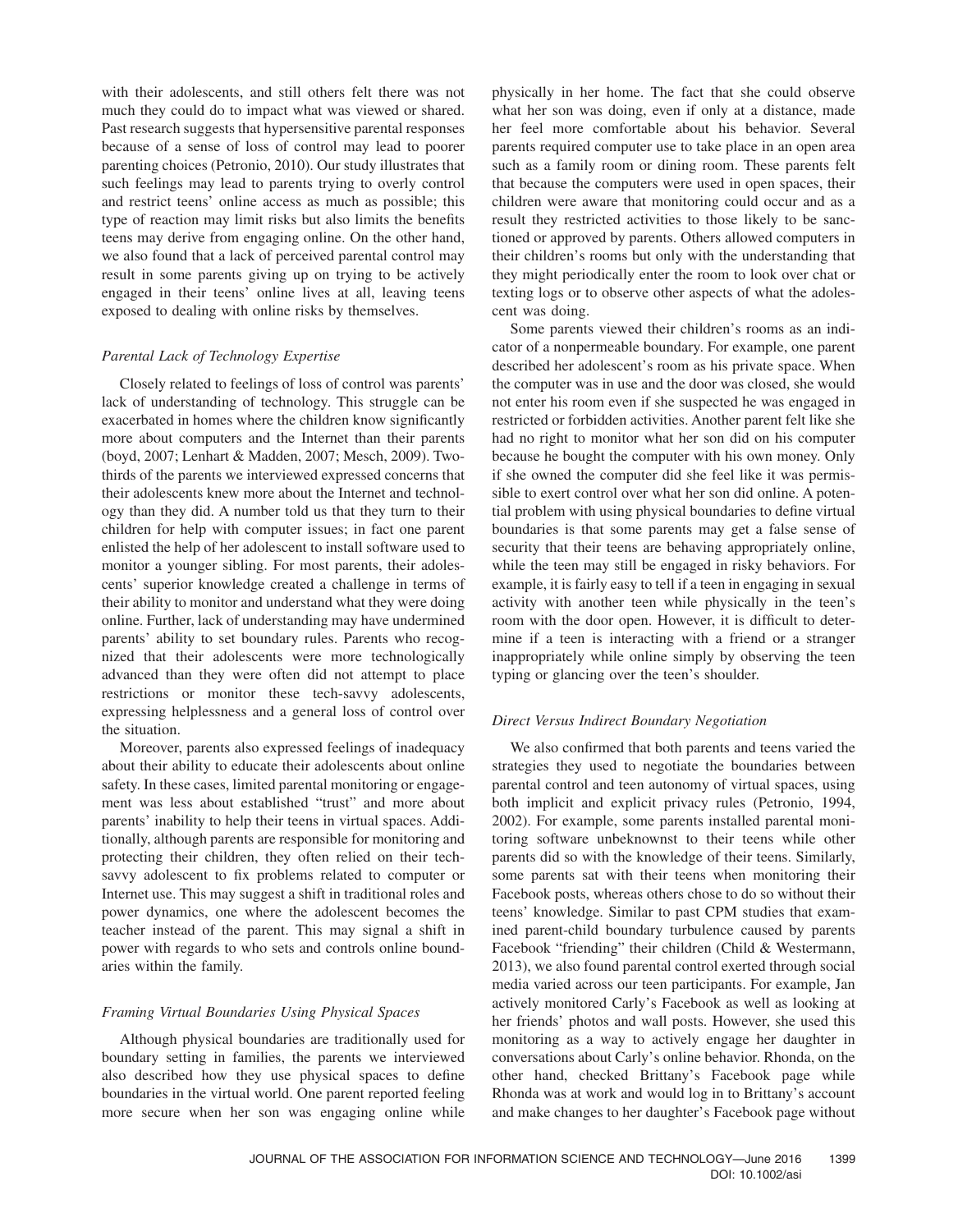Brittany's consent or knowledge. Other parents made "friending" them on Facebook a mandatory condition if their teens were to have a Facebook account; in some cases, teens opted not to have a Facebook account because of this parental mandate.

Thus, teens also exhibited both direct and indirect strategies to manage or protect their online privacy boundaries. For example, it is possible that Carly's limited use of Facebook and highly restrictive friending rules were a way for her to manage the amount of information accessible by her mother. Did Carly create a boundary between her friends and her mother by limiting her participation online? Such behavior may be a way of protecting friends from her mother's watchful eye. Brittany directly disregarded Rhonda's rules for what she could or could not post to Facebook. However, Brittany also took more indirect measures by changing her Facebook password when she thought her mom was not paying attention. These more indirect boundary setting behaviors exhibited by parents and teens suggest that boundaries are much more complex than a simple set of rules dictated by parents to control teens' online behavior. In some cases, parents who believe that they exert a high level of control over their teens' online behaviors may have very little knowledge of what they are actually doing online. In other instances, parents may try to regain the upper hand by taking their own subversive measures. However, this type of indirect boundary negotiation can become harmful when parents and teens become aware that their trust relationship has been violated.

Understanding of technology also played a large role in adolescents' ability to establish boundaries, protect boundaries, and circumvent boundaries established by their parents. Adolescents who described themselves as being more technologically knowledgeable than their parents reported using this knowledge to protect boundaries in two key ways. First, some described events where they outwardly challenged their parent's ability to monitor their online behaviors even to the point of mocking their parent's abilities to do so. Second, adolescents commented they could apply their technology skills behind the scenes to circumvent parental attempts to limit or monitor access, often succeeding at this without their parent's knowledge. Unique to the online context is the ability of adolescents to leverage technology knowledge to thwart or circumvent parental attempts at monitoring or restricting activities.

## *Boundaries Beyond the Parent–Teen Relationship*

Although this article specifically discusses the boundary dynamics and challenges between parents and their own teens in respect of teen online behavior, we observed that this conflict extends beyond the parent–teen relationship. When parents monitor their teens' online behavior, because of the connected nature of social media, they often observe inappropriate behavior from their teens' peers. For example, although Jan was clear about the need for open access to Carly's online information, it did create issues for her regarding permeating boundaries of those outside the immediate family. When it came to accessing information posted by Carly's Facebook friends, boundaries were unclear. For Jan, access to this information created a dilemma in terms of where to draw privacy boundaries. Was it her responsibility to tell parents what she was observing or should she keep the information to herself? One of the other parents in our interviews would probably say that Jan should not invade Carly's friends' online privacy.

When this mother's son was caught with one of his friends looking at pornography, the friend's mother called her son. When this mother found out that this boundary had been breached, she told the other mother, "*don't you dare call my kid*" because she felt that it was an issue that was none of the other mother's business. In contrast, however, Valerie would probably have approved if Jan tried to intervene if Jan saw inappropriate behavior from Valerie's son. Prior to the Internet, and especially in small towns, Valerie believes that individuals tended to watch out for others. If you were doing something wrong "*someone's mom is going to call [your] mom and dad*," Valerie reminisced. However, now, Valerie feels that the online world has made it harder to monitor Justin's behavior, "*because everybody is kind of in the dark*."

The varying perspectives on whether parents should help parent other teens' online behavior raises new questions with regard to where protection of one's adolescent ends and the potential invasion of others' privacy begins. We believe that future research should further investigate the perceptions of parental control, teen autonomy, and boundary regulation as it extends beyond the parent–teen dyads and into the community-at-large.

## **Limitations and Conclusions**

Using CPM as our theoretical lens, we examined how parents play a key role in establishing the boundaries that define privacy for their adolescents online. However, boundary turbulence often occurs as parents and teens negotiate the dialectical struggle between remaining connected as a cohesive, family unit versus teens' developmental process of establishing a sense of autonomy apart their families (Petronio, 2010). In many ways, the issues of negotiating online privacy and safety remain the same as before the Internet; however, five distinct differences amplify the risks and potential conflict between parents and adolescents when it comes to online behavior and setting boundaries. First, adolescents' direct access to online information and social interactions that are, for the most part, unmediated by parents has inherently increased teen autonomy and decreased parental control, resulting in a sense of parental helplessness when it comes to ensuring adolescent online safety. As a result, some parents try to restrict online access as much as possible whereas others relinquish control altogether. Both extremes can result in suboptimal outcomes.

Second, for teens who are more tech savvy than their parents, this power shift becomes even more prominent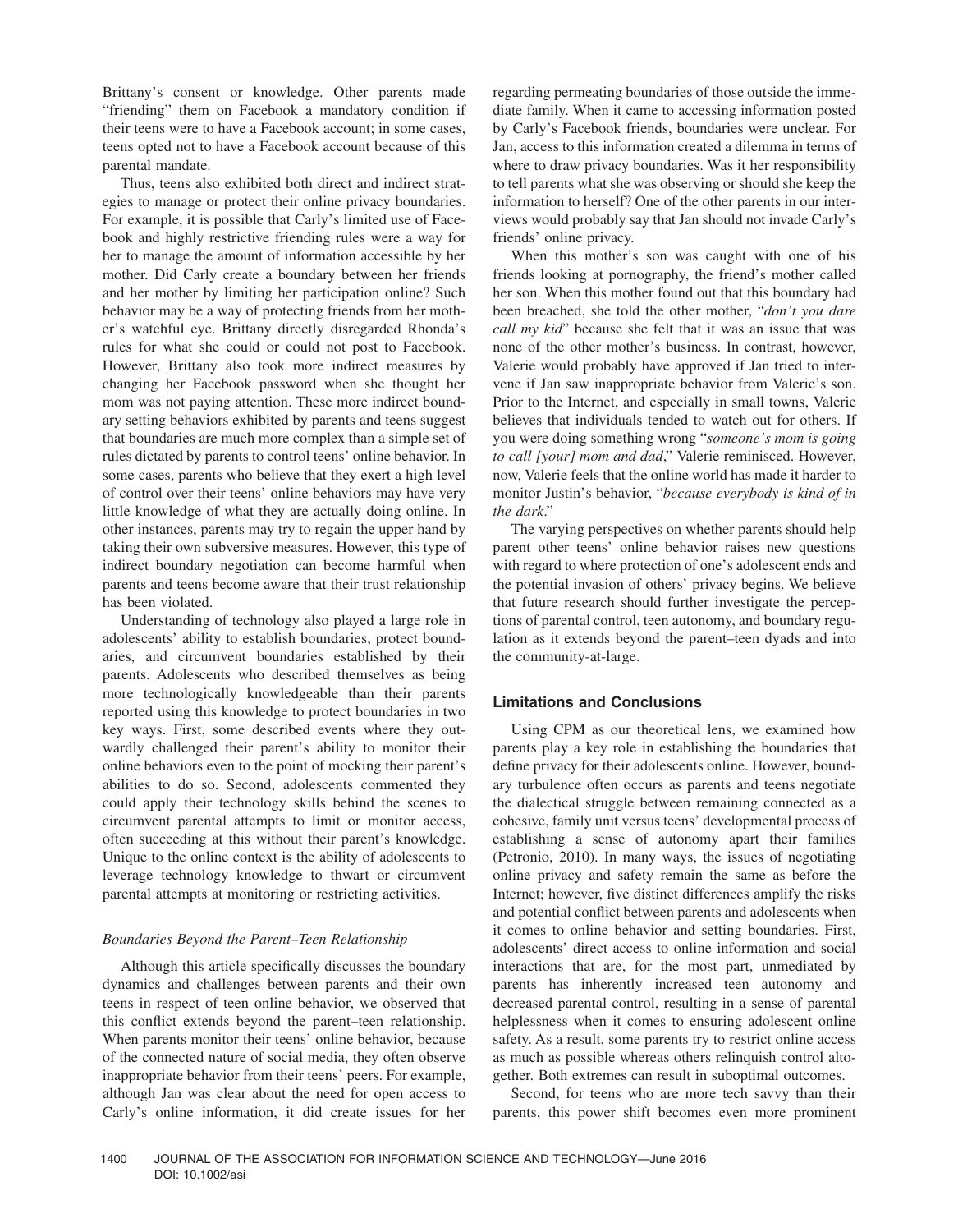because parents who are not comfortable with technology feel inadequate in regulating what their adolescents do online. Third, parents may try to regain control by setting traditional boundaries based on physical spaces, such as only permitting their adolescents to use the computer in a common room or with the door open. However, the ability to adequately monitor adolescents' behaviors in online contexts is more difficult. Because deviant online behavior may not be apparent in a teen's physical actions, this boundary setting approach may not always be effective. Fourth, because of the intangible nature of technology use, both parents and teens may resort to indirect boundary control strategies, such as covert monitoring by parents or evasive measures taken by the teen, making boundary regulation even more complex. Fifth, parents who are able to navigate the aforementioned challenges and are actively involved in their teens' online lives have the added moral dilemma of being able to glimpse into the lives of their children' friends. Does this level of access give these parents a moral obligation to ensure the online safety of other teens' or should parents respect privacy boundaries in respect to teens that are not their own?

It is worth noting a few limitations of this study. First, the number of interviews is relatively small and from a homogeneous, self-selected sample of parents and teens from central Pennsylvania. Because of the small sample size, the self-selection of primarily mothers, and the homogeneity of our sample, we must be careful in drawing broad generalizations based on these families. Instead, our findings may be useful in informing future studies that can provide empirical, confirmatory validation of our findings. Future research should include a more diverse population of participants, including individuals of varying economic status and exposure to and use of technology. Our results provide initial direction but further research is needed to adequately identify the unique differences the online world presents in relation to boundary setting and negotiations. Second, the data we collected represent only a snapshot in time. Boundaries are constantly renegotiated within families; therefore longitudinal studies of families with children in late childhood (age 11) through adulthood (age 18) would provide a better understanding of parent– adolescent negotiations and privacy boundaries in online contexts and how those negotiations are revisited over time.

In this study, we examined the boundary dynamics at play as parents and teens negotiate a unique family balance between parental control and teen autonomy in terms of adolescent online behaviors. Using CPM as our theoretical lens (Petronio, 2002), we were able to identify examples of new family dynamics that may be developing. The introduction of the Internet, social networking, online gaming, and texting are creating new challenges for parents and adolescents with regards to setting boundaries, respecting privacy, and ensuring adolescents' safety. Within our sample, we saw evidence of the push and pull between how much control to exert and how much to give up. With

regard to theory development, these emerging themes may provide researchers with insights regarding shifts in power dynamics related to boundary management and information control within families. Additionally, the recognition of "virtual signals" in boundary setting and management (e.g., not friending a parent or limiting participation when activities are monitored) may represent a new dimension within boundary and privacy research. With regard to practice, such insights may help parents better understand issues and approaches to setting boundaries in the online world. Minimally, they should know they are not alone in their struggles. This study provides some insights into the dynamics of privacy boundaries in families related to adolescents' online activities. Findings from this study may be useful in guiding more comprehensive sampling studies, both qualitative and quantitative, that examine new challenges related to setting boundaries, respecting privacy, and ensuring adolescents' online safety.

## **Acknowledgments**

The authors wish to thank the participants in this study and Bradley C. Dellinger who helped us collect and code our interview data. The authors gratefully acknowledge the financial support of the National Science Foundation under grant CNS-1018302. Part of the work of Heng Xu was done while working at the National Science Foundation. Any opinions, findings and conclusions or recommendations expressed in this material are those of the authors and do not necessarily reflect the views of the National Science Foundation.

## **References**

- Agosto, D., & Abbas, J. (2010). High school seniors' social network and other ICT preferences and concerns. Paper presented at the ASIS&T 2010.
- Agosto, D.E., Abbas, J., & Naughton, R. (2012). Relationships and social rules: Teens' social network and other ICT selection practices. Journal of the American Society for Information Science and Technology, 63(6), 1108–1124.
- Ahn, J. (2011). The effect of social network sites on adolescents' social and academic development: Current theories and controversies. Journal of the American Society for Information Science and Technology, 62(8), 1435–1445.
- Albert, C., & Salam, A. (2012). Protecting children online: Exploring the impact of an online identifier for registered sex offenders on adult internet users' online information sharing behaviors. Paper presented at the AMCIS 2012 Proceedings, Seattle, WA.
- Altman, I. (1974). Privacy: A conceptual analysis. In D.H. Carson (Ed.), Man-Environment interactions: Evaluations and applications: Part 2 (Vol. 6, pp. 3–28). Washington, DC: Environmental Design Research Association.
- Altman, I. (1975). The environment and social behavior: Privacy, personal space, territory, and crowding. Monterey, CA: Brooks/Cole Publishing.
- Altman, I. (1976). Privacy: A conceptual analysis. Environment and Behavior, 8(1), 7–30.
- Altman, I. (1977). Privacy regulation: Culturally universal or culturally specific? Journal of Social Issues, 33(3), 66–84.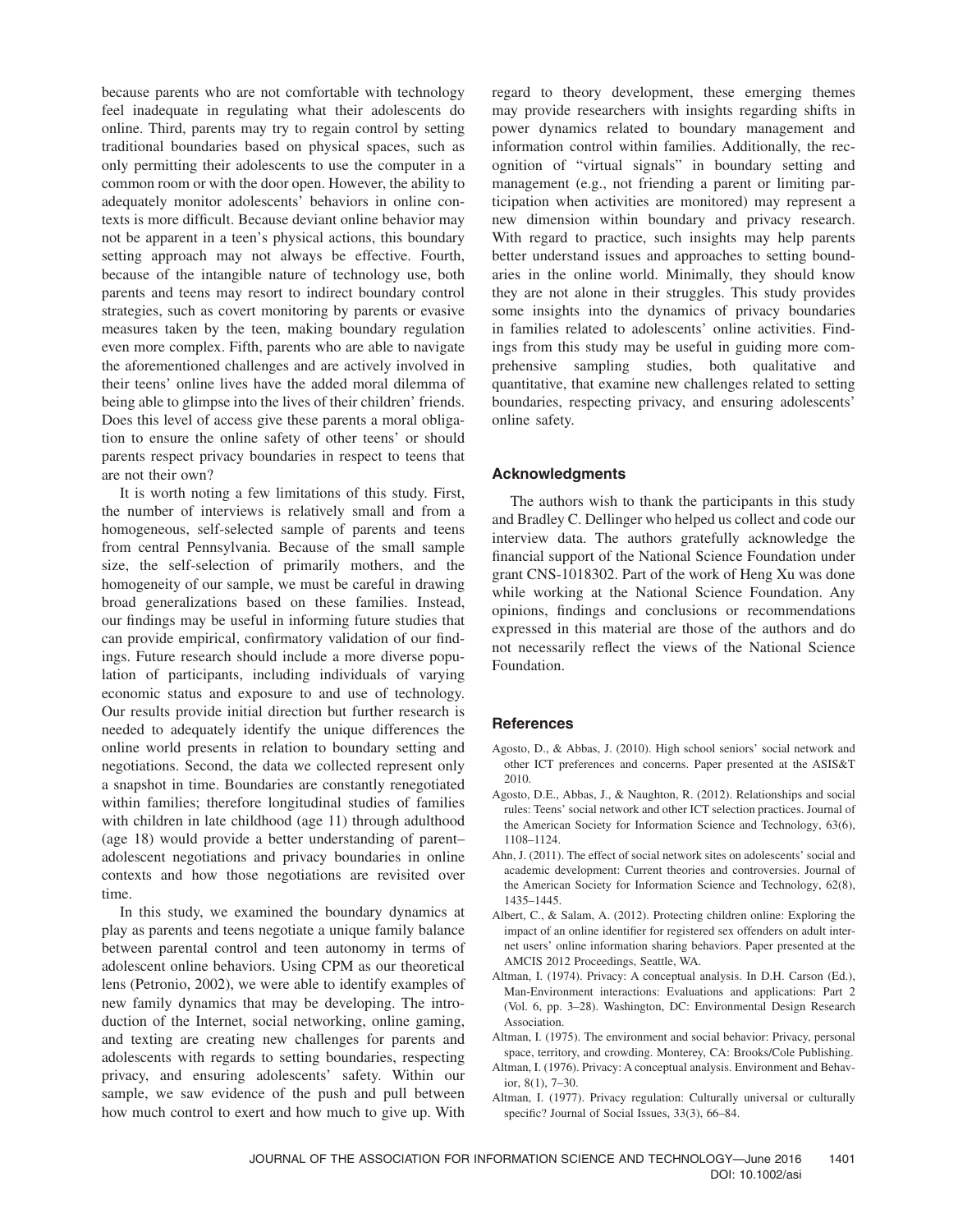- Associates, H.R. (2012). The online generation gap. Contrasting attitudes and behaviors of parents and teens. Washington, D.C.: Family Online Safety Institute.
- Bartlett, L. (2007). Bullies in cyberspace spark growing concern. Space Daily.
- Baumrind, D. (1987). A developmental perspective on adolescent risk taking in contemporary America. New Directions for Child Development, 1987(37), 93–125.
- Baumrind, D. (2005). Patterns of parental authority and adolescent autonomy. New Directions for Child and Adolescent Development, 2005(108), 61–69.
- boyd, d. (2007). Why youth (heart) social network sites: The role of networked publics in teenage social life. In D. Buckingham (Ed.), Youth, identity, and DIGITAL media (pp. 119–142). Cambridge, MA: The MIT Press. Vol. Berkman Center Research Publication No. 2007-16.
- boyd, d. (2008). Facebook's privacy trainwreck: Exposure, invasion and social convergence. Convergence: The International Journal of Research into New Media Technologies, 14(1), 13–20.
- boyd, d. (2014). It's complicated: The social lives of networked teens. New Haven, CT: Yale University Press.
- Bradley, K. (2005). Internet lives: Social context and moral domain in adolescent development. New Directions for Youth Development, 2005(108), 57–76.
- Braun, V., & Clarke, V. (2006). Using thematic analysis in psychology. Qualitative Research in Psychology, 3(2), 77–101.
- Burke, M., Adamic, L.A., & Marciniak, K. (2013). Families on Facebook. Paper presented at the the Seventh International AAAI Conference on Weblogs and Social Media, Palo Alto, CA.
- Child, J.T., & Westermann, D.A. (2013). Let's be Facebook friends: Exploring parental Facebook friend requests from a Communication Privacy Management (CPM) perspective. Journal of Family Communication, 13(1), 46–59.
- Child, J.T., Pearson, J.C., & Petronio, S. (2009). Blogging, communication, and privacy management: Development of the blogging Privacy Management measure. Journal of the American Society for Information Science and Technology, 60(10), 2079–2094.
- Child, J.T., Petronio, S., Agyeman-Budu, E.A., & Westermann, D.A. (2011). Blog scrubbing: Exploring triggers that change privacy rules. Computers in Human Behavior, 27(5), 2017–2027.
- Child, J.T., Haridakis, P.M., & Petronio, S. (2012). Blogging privacy rule orientations, privacy management, and content deletion practices: The variability of online privacy management activity at different stages of social media use. Computers in Human Behavior, 28(5), 1859–1872.
- Collins, W.A., Laursen, B., Mortensen, N., Luebker, C., & Ferreira, M. (1997). Conflict processes and transitions in parent and peer relationships: Implications for autonomy and regulation. Journal of Adolescent Research, 12(2), 178–198.
- Cranor, L., Durity, A.L., Marsh, A., & Ur, B. (2014). Parents' and teens' perspectives on privacy in a technology-filled world. Paper presented at the Symposium on Usable Privacy and Security (SOUPS), Menlo Park, CA.
- Czeskis, A., Dermendjieva, I., Yapit, H., Borning, A., Friedman, B., Gill, B., Kohno T. (2010). Parenting from the pocket: Value tensions and technical directions for secure and private parent-teen mobile safety. In Proceedings of the Sixth Symposium on Usable Privacy and Security (pp. 1–15). Redmond, WA: ACM.
- De Souza, Z., & Dick, G.N. (2008). Information disclosure by children in social networking—And what do the parents know? Paper presented at the AMCIS 2008 Proceedings.
- De Wolf, R., Willaert, K., & Pierson, J. (2014). Managing privacy boundaries together: Exploring individual and group privacy management strategies in Facebook. Computers in Human Behavior, 35(2014), 444– 454.
- Defalco, B. (2005). Teen convicted under Internet piracy law. Retrieved from http://www.usatoday.com/tech/news/techpolicy/2005-03-07-azteen-downloader-convicted\_x.htm
- Derlega, V.J., & Chaikin, A.L. (1977). Privacy and self-disclosure in social relationships. Journal of Social Issues, 33(3), 102–115.
- Eisenhardt, K.M. (1989). Building theories from case study research. The Academy of Management Review, 14(4), 532–550.
- Finkenauer, C., Engels, R.M.E., & Meeus, W. (2002). Keeping secrets from parents: Advantages and disadvantages of secrecy in adolescence. Journal of Youth and Adolescence, 31(2), 123–136.
- Golish, T., & Caughlin, J. (2002). "I'd rather not talk about it": Adolescents' and young adults' use of topic avoidance in stepfamilies. Journal of Applied Communication Research, 30(1), 78–106.
- Gregor, S. (2006). The nature of theory in information systems. Management Information Systems Quarterly, 30(3), 611.
- Guba, E.E., & Lincoln, Y.S. (1994). Competing paradigms in qualitative research. In N.K. Denzin & Y.S. Lincoln (Eds.), Handbook of qualitative research (pp. 105–117). London: SAGE Publications.
- Guest, G., Bunce, A., & Johnson, L. (2006). How many interviews are enough? An experiment with data saturation and variability. Field Methods, 18(1), 59–82.
- Hawk, S.T., Hale, W.W., Raaijmakers, Q.A.W., & Meeus, W. (2008). Adolescents' perceptions of privacy invasion in reaction to parental solicitation and control. The Journal of Early Adolescence, 28(4), 583–608.
- Klein, H.K., & Myers, M.D. (1999). A set of principles for conducting and evaluating interpretive field studies in information systems. MIS Quarterly*,* 23(1), 67–94.
- Kloep, M., Güney, N., Çok, F., & Simsek, Ö.F. (2009). Motives for risktaking in adolescence: A cross-cultural study. Journal of Adolescence, 32(1), 135–151.
- Laufer, R.S., & Wolfe, M. (1977). Privacy as a concept and a social issue: A multidimensional developmental theory. Journal of Social Issues, 33(3), 22–42.
- Lenhart, A. (2005). Protecting teens online. Retrieved from http:// www.pewinternet.org/files/old-media//Files/Reports/2005/PIP\_Filters \_Report.pdf.pdf
- Lenhart, A., & Madden, M. (2007). Teens, privacy & online social networks. PEW Internet & American Life Project. Retrieved from http:// www.pewinternet.org/ppf/r/211/report\_display.asp
- Lenhart, A., Rainie, L., & Lewis, O. (2001). Teenage life online: The rise of the instant-message generation and the Internet's impact on friendships and family relationships. Washington, DC: Pew Internet & American Life Project.
- Leung, L., & Lee, P.S.N. (2012). The influences of information literacy, internet addiction and parenting styles on internet risks. New Media & Society, 14(1), 117–136.
- Livingstone, S. (2008). Taking risky opportunities in youthful content creation: Teenagers' use of social networking sites for intimacy, privacy, and self-expression. New Media & Society, 10(3), 393–411.
- Livingstone, S., & Helsper, E.J. (2008). Parental mediation of children's internet use. Journal of Broadcasting & Electronic Media, 52(4), 581– 599.
- Livingstone, S., Ólafsson, K., O'Neill, B., & Donoso, V. (2012). Towards a better Internet for children: Findings and recommendations from EU Kids Online to inform the CEO coalition. London, UK: The London School of Economics and Political Science.
- Lwin, M.O., Stanaland, A.J.S., & Miyazaki, A.D. (2008). Protecting children's privacy online: How parental mediation strategies affect website safeguard effectiveness. Journal of Retailing, 84(2), 205–217.
- Madden, M., Lenhart, A., Duggan, M., Cortesi, S., & Gasser, U. (2013). Teens and technology 2013. Pew Internet.
- McKinney, K.D. (1998). Space, body, and mind: Parental perceptions of children's privacy needs. Journal of Family Issues, 19(1), 75–100.
- Mesch, G.S. (2009). Parental mediation, online activities, and cyberbullying. CyberPsychology & Behavior, 12(4), 387–393.
- Myers, M.D. (2009). Qualitative research in business & management. London: SAGE.
- Myers, M.D., & Newman, M. (2007). The qualitative interview in IS research: Examining the craft. Information and Organization, 17(1), 2–26.
- Petronio, S. (1994). Privacy binds in family interactions: The case of parental privacy invasion. In W.R.C.B.H. Spitzberg (Ed.), The dark side of interpersonal communication (pp. 241–257). Hillsdale, NJ: Lawrence Erlbaum Associates, Inc.